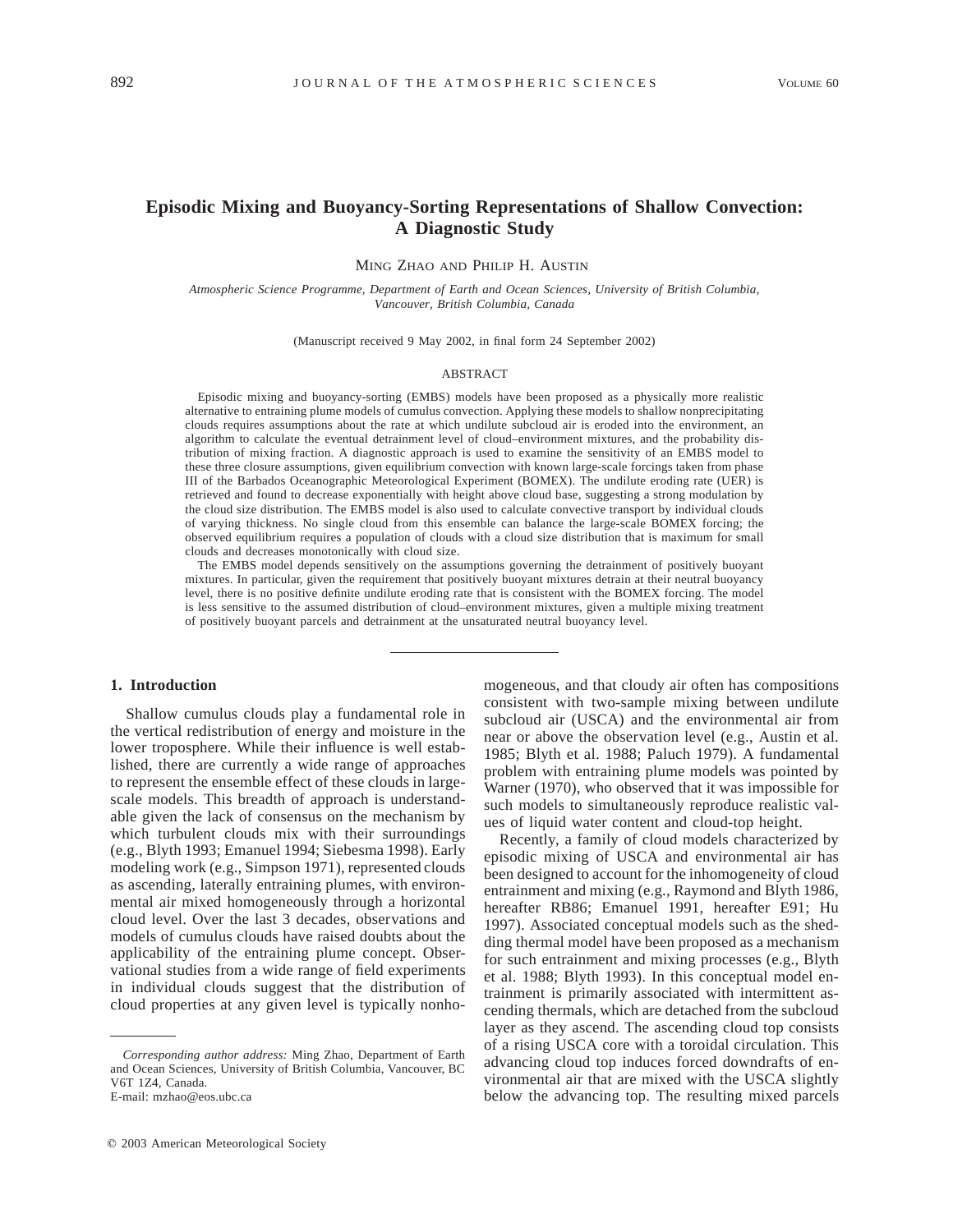have reduced buoyancy and are left behind in a trailing wake. Further mixing and dilution will prevent these mixtures from rising appreciable distances. The USCA in the ascending thermals is continually eroded until all the USCA has been mixed with the surrounding environment or it reaches a level where its negative buoyancy causes it to stop rising. With this mechanism the mixed air at each level consists of two sample mixtures of USCA and environmental air from slightly above the level of observation, in agreement with observations (e.g., Blyth et al. 1988). Recent high-resolution simulations of nonprecipitating cumulus clouds from Carpenter et al. (1998) lend some support to the shedding thermal concept.

The strength of the observational support for the shedding thermal model is still a matter of debate. Recently Neggers et al. (2002) have pointed out that, although undilute air has been found at all levels within cumulus clouds (e.g., Heymsfield et al. 1978; Jensen et al. 1985), it represents only a small fraction of the cloud, and therefore is unlikely to be responsible for all cloud mixing and dilution. However, a numerical simulation of nonprecipitating cumulus cloud led Carpenter et al. (1998) to conclude that undilute thermals are responsible for most of the entrainment and detrainment due to their vigorous ascent, even though they occupy only a small part of the overall area of the upper portion of modeled clouds. Recent radar observations (Kollias et al. 2001) show the presence of unmixed updrafts penetrating about 150 m into the capping inversion and extending for 400 m in the vertical and 250–300 m in the horizontal for a 700-m-thick cumulus cloud. This is consistent with a considerable amount of USCA existing at higher cloud levels, although such USCA parcels will presumably be short-lived. Aircraft measurements of these undilute cumulus cores are more difficult, particularly for shallow cumuli, due to their short lifetimes and their inherent spatial and temporal variability.

While further mixing and dilution of the USCA–environment mixtures might also be important, most episodic mixing models simplify this process by moving the initially generated mixtures to their neutral buoyancy levels (NBLs) where they are detrained to the environment. This ''buoyancy sorting'' is based on the idea that individual samples of cloud–environment mixture tend to move toward their NBL (e.g., Telford 1975; Taylor and Baker 1991). Although highly idealized, episodic mixing and buoyancy sorting (EMBS) models account for in-cloud inhomogeneity, resolve the cloud-top liquid water paradox, and also accommodate features such as downdrafts that can not be represented explicitly in entraining plume models. However, EMBS models require the specification of three pieces of information for which there are few observational constraints: the mixing rate at which USCA is eroded into the environment [which we will refer to as the ''undilute eroding rate'' (UER)], the probability distribution of the mixing fraction (called the ''mixing distribution'' below) following a mixing event, and an algorithm (called the ''detrainment criterion'' below) to both account for subsequent mixing between the mixed parcel and its environment, and to redistribute cloud–environment mixtures through the column following the detrainment of cloud air.

In this study we adapt an EMBS model to study convection in a field of shallow nonprecipitating cumulus clouds. For the case of an equilibrium atmosphere it is possible to diagnose an UER given a mixing distribution and detrainment criterion and then examine the transport predicted by the EMBS model. We use this framework to test the sensitivity of the EMBS approach to commonly used choices for the mixing distribution and the detrainment criterion. In section 2 we introduce EMBS models in general and our adaptation in particular, and discuss the range of closure assumptions adopted in current models. We derive the diagnostic expression for the UER, given an algorithm for detraining cloud–environment mixtures and an atmosphere in equilibrium with large-scale forcings for entropy and moisture. In section 3 we diagnose the UER for a particular case, the undisturbed trade wind boundary layer from phase III of the Barbados Oceanographic and Meteorological Experiment (BOMEX), and offer an interpretation for the form of the resulting UER in terms of the individual transport contributions of clouds with a range of sizes. We conclude this section with an analysis of the sensitivity of the retrieved UER to the mixing distribution, and the impact of the detrainment criterion on the EMBS model. Section 4 provides a summary and discussion.

## **2. Approach**

In this section we review the EMBS framework together with common choices for the mixing distribution and detrainment criterion. We describe an EMBS model in which the mixing and detrainment terms depend linearly on the UER for nonprecipitating cumulus clouds. Given this linear dependence it is possible to diagnose the vertical profile of the UER for an equilibrium boundary layer with known large-scale forcings.

### *a. Mass flux parameterization*

For an environment containing nonprecipitating cumulus clouds with small cloud fraction, the conservation equations for environmental entropy and total water, averaged over a region containing many clouds, can be written as (e.g., Arakawa and Schubert 1974; Emanuel 1994)

$$
\frac{\partial \theta_i}{\partial t} + \mathbf{V}_H \cdot \nabla \theta_i - \rho g w \frac{\partial \theta_i}{\partial p} + Q_R
$$
\n
$$
= -g M_f \frac{\partial \theta_i}{\partial p} + g (\theta_{l,c} - \theta_l) D \tag{1a}
$$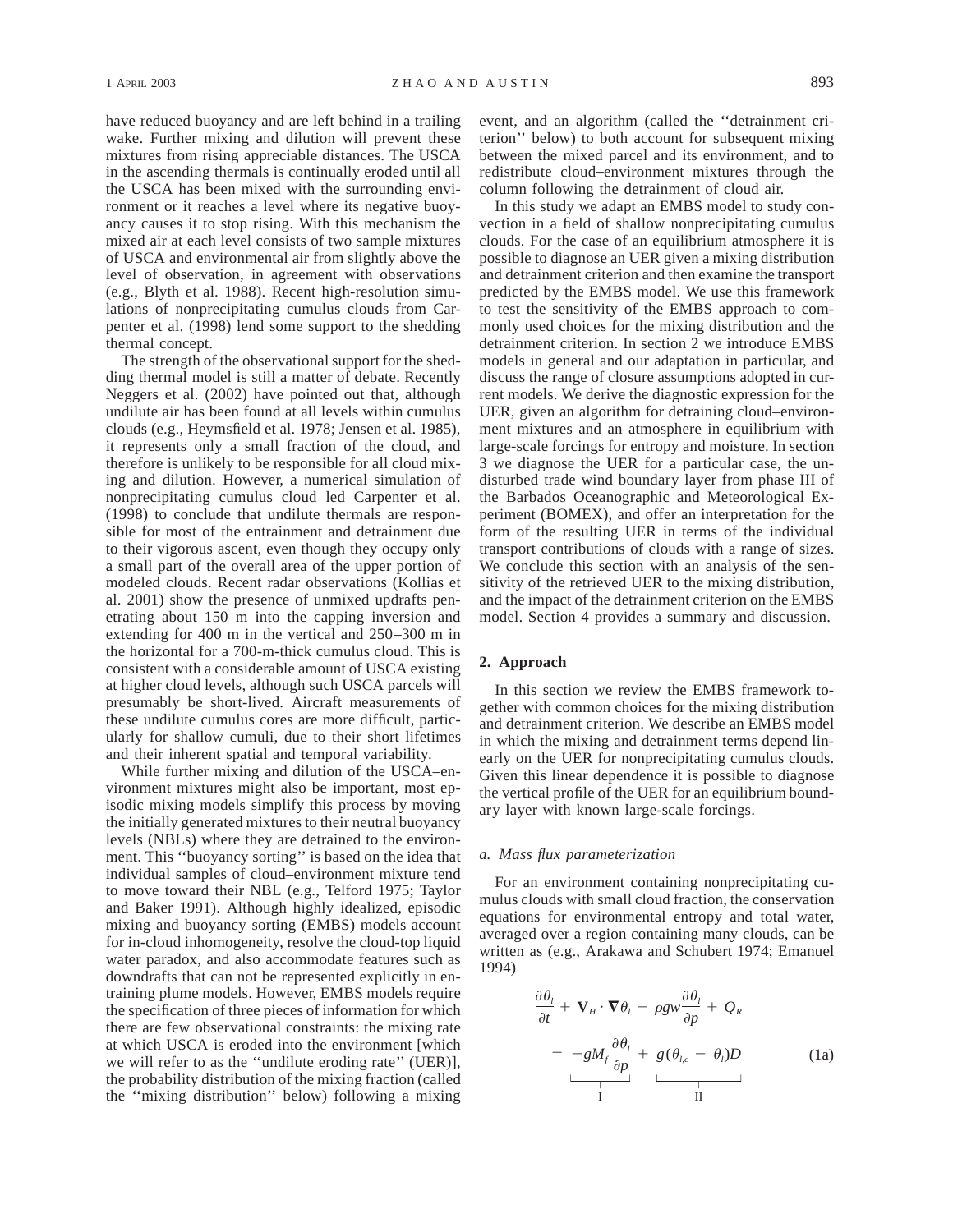$$
\frac{\partial q_t}{\partial t} + \mathbf{V}_H \cdot \nabla q_t - \rho g w \frac{\partial q_t}{\partial p}
$$
\n
$$
= -g M_f \frac{\partial q_t}{\partial p} + g (q_{tc} - q_t) D, \qquad (1b)
$$

where  $\theta_i$  is liquid water potential temperature and  $q_t$  is total water specific humidity (see appendix A for a complete list of symbols).

The rhs terms of (1) are tendencies due to cumulus subgrid-scale transport. Term I represents the effect of cloud-induced environmental compensating vertical motion, with  $M_f$  denoting the average vertical cloud mass flux. This mass flux can take on either positive or negative values for typical shallow cumulus layers, either heating and drying or cooling and moistening the environment. Term II represents lateral detrainment of the entropy and moisture difference between cloudy air  $(\theta_{l,c}, q_{l,c})$  and the environment; it is generally a moistening and cooling effect. Terms I and II are coupled by cumulus entrainment and mixing, one of the most important processes in nonprecipitating cumulus dynamics and thermodynamics. To close (1), we need to further parameterize  $M_f$ , the detrained cloud properties  $\theta_{l,c}$ ,  $q_{tc}$ , and detrainment rate of cloud air mass *D.*

#### *b. EMBS model notation*

In this section we introduce the procedure for calculating terms I and II of (1) on a vertically discretized grid for an EMBS model. Given vertical level *i* between cloud base  $(i = ICB)$  and cloud top  $(i = ICT)$ , we denote the upward flux of USCA at interface level  $i + 1/2$  as  $F^{i+1/2}$ , and write the change of  $F$  over the depth of level *i* as  $U^i = F^{i-1/2} - F^{i+1/2}$ , where *U<sup>i</sup>* is the eroded USCA mass flux at discretized level *i* and has units of kg  $m^{-2}$  $s^{-1}$ . The UER at level *i*, which is defined as the vertical gradient of the undilute mass flux, is given by  $E^i$  =  $-(dF/dz)^i \approx U^i/\Delta z$ , where  $\Delta z$  is the layer thickness,  $E^i$ has units of kg  $m^{-3}$  s<sup>-1</sup> and is resolution independent. Given these definitions,  $F<sup>b</sup>$ , the undilute cloud-base mass flux, is  $F^b = \sum_{i=ICB}^{ICT} U^i$ .

At each level *i, N* mixtures are generated between USCA with values of entropy and total water  $(\theta_i^u, q_i^u)$ and environmental air with  $(\theta_i^i, q_i^i)$ . Assuming that mixing is strictly linear, the conserved thermodynamic variables for individual mixture *j* are given by

$$
\theta_i^{i,j} = \sigma^j \theta_i^i + (1 - \sigma^j) \theta_i^u \tag{2a}
$$

$$
q_t^{i,j} = \sigma^j q_t^i + (1 - \sigma^j) q_t^u, \qquad (2b)
$$

where  $\sigma^j$  is the fraction of environment air in the *j*th mixture in the range  $0 < \sigma^j < 1$ .

Figure 1 gives an example of  $(\theta_i^{i,j}, q_i^{i,j})$  mixtures for a representative trade cumulus sounding of  $\theta_i$ ,  $q_i$ , and  $\theta_{\nu}$  (BOMEX phase III, see section 3a for additional detail). The cloud-base height (600 m) and cloud-top height (2000 m) are determined respectively by the lifting condensation level (LCL) and the neutral buoyancy level of the USCA at the top of the surface layer at 120 m (not shown). The vertical distance between levels in Fig. 1 is 40 m. The dots at each level represent  $N =$ 20 mixtures generated using (2), ranging linearly from purely USCA (0% environment air) to highly dilute (95% environment) air. To provide a specific focus for discussion, four numbered boxes in Fig. 1 show the coordinates for three negatively buoyant mixtures with liquid water contents ranging from unsaturated (mixture 1) to saturated with small liquid water content (0.22 g  $kg^{-1}$ , mixture 2) to saturated with large liquid water content (1.87 g kg<sup>-1</sup>, mixture 3). Mixture 4 at the 1000m level is positively buoyant and saturated.

Before we discuss the  $\theta_{\nu}$  values of Fig. 1c, we consider Fig. 1d, which shows  $\theta_i^{i,j}$  and  $\theta_i^{i,j}$  for a single mixing spectrum generated at cloud top. Figure 1d shows that while the mixtures' conservative variables  $\theta_i^{i,j}$  and  $q_i^{i,j}$  $(q_i^{i,j}$  not shown) are strictly linear during the mixing, the mixtures' buoyancy variable  $\theta_{ij}^{ij}$  varies nonlinearly with the mixing fraction  $(\sigma^j)$ . The panel also shows that all mixtures at the cloud-top level are negatively buoyant due to the evaporation of liquid water during the mixing process. Since the environment air is warm and dry, only a small proportion of environment air is needed for an USCA–environment mixture to achieve significant negative buoyancy (e.g., mixture 3).

The blue and green dots in Fig. 1c are negatively buoyant mixtures generated by mixing between positively buoyant USCA and the environment throughout the cloud levels. Two general features can be seen from the panel. The first is that only a very small fraction of saturated mixtures are negatively buoyant below the inversion, while a much larger fraction are negatively buoyant above the inversion. This is consistent with the finding in large eddy simulations (LESs) that few saturated downdrafts are present below the inversion, but a significant number are observed above the inversion (de Roode and Bretherton 2003). Second, about half of the cloud–environment mixtures are unsaturated and negatively buoyant, if we assume a uniform mixing distribution. The fraction of unsaturated mixtures should be increased beyond this, given that, in nonprecipitating cumuli, all saturated mixtures have to be further mixed and eventually evaporated. Since unsaturated mixtures are invisible and have thermodynamic properties close to those of their environment, they can be easily neglected in either observations or analysis of numerical simulations. Compared with the visible part of the cumulus cloud little quantification has been done on this part of cumulus convection, which may also play an important role in vertical mass transport.

The points of Fig. 1 span all possible cloud environment mixtures with  $0 < \sigma^j < 1$ . Left undetermined is the probability distribution of mixing fraction  $P(\sigma^j)$  for the mixture spectrum generated at each model level. To illustrate our use of the mixing distribution in an EMBS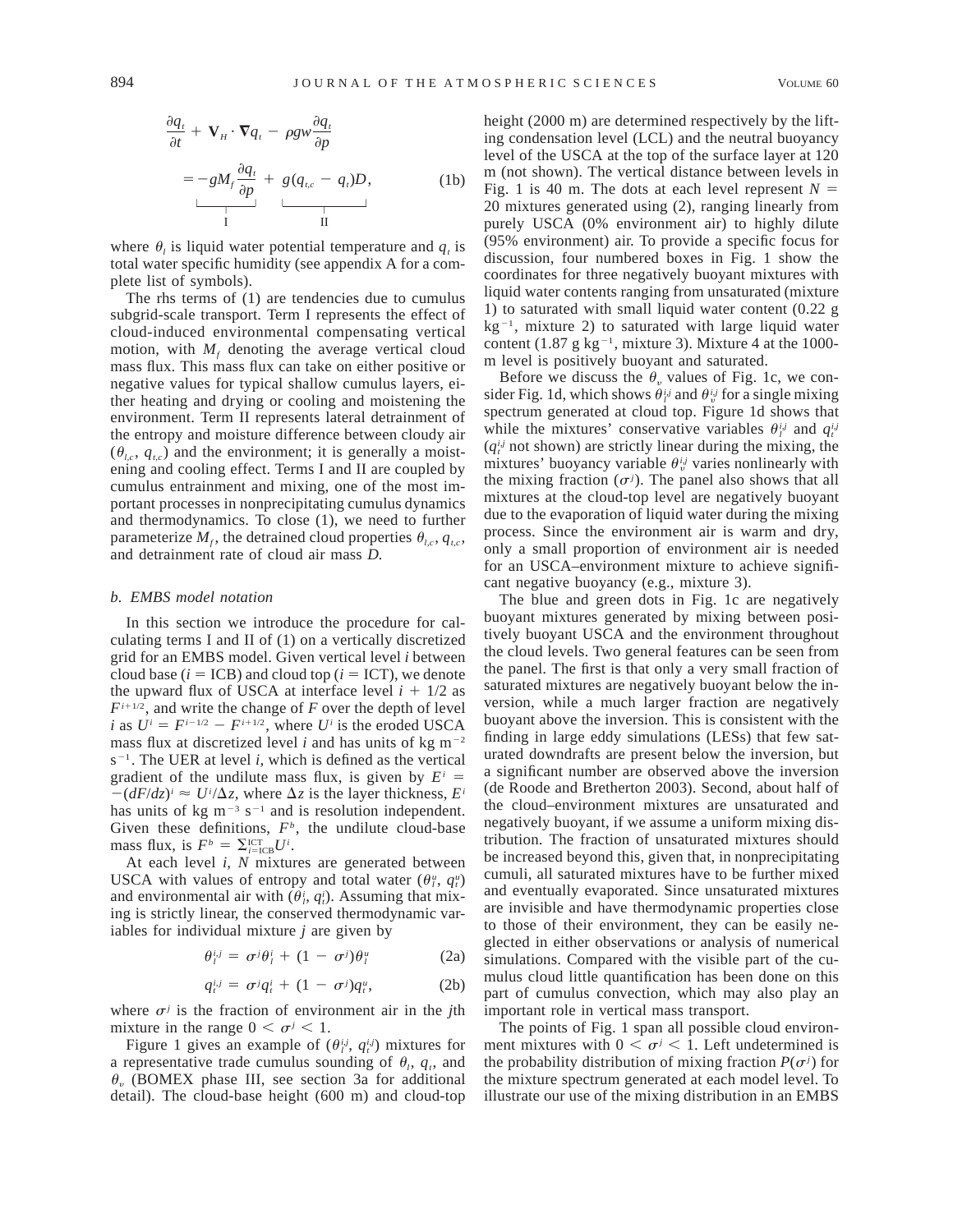

FIG. 1. (a)–(c) Vertical  $(\theta_i, q_i, \theta_v)$  profiles of mixtures generated by the episodic mixing hypothesis. The solid lines are the BOMEX sounding. Black circles represent ascending USCA. At each level, a portion mixes with environmental air and generates a spectrum of mixtures (dots). Red dots are positively buoyant saturated mixtures, green dots are negatively buoyant saturated mixtures, and blue dots are negatively buoyant unsaturated mixtures. Numbered labels are described in the text. Dashed line in (c) is the moist adiabat. (d) The mixture spectrum generated at the cloud-top level (2000 m);  $\sigma$  is the fraction of environmental air in mixtures.

model, consider *Ui* , the eroded USCA mass flux at level  $i$ . The model first divides  $U^i$  into undilute subparcels according to an assumed mixing distribution. Each subparcel is labeled with index *j,* and will mix with environment air, with environment fraction given by  $\sigma^j$ . The resulting eroded USCA mass flux for subparcel *j* is therefore

$$
u^{i,j} = P(\sigma^j)U^i, \tag{3}
$$

where  $P(\sigma^j)$  is the normalized distribution of the eroded USCA mass flux in the spectrum of mixtures. The total mass flux of the mixture *j* is

$$
m^{i,j} = \frac{u^{i,j}}{1 - \sigma^j}.
$$
 (4)

Given the thermodynamic properties and the individual mixture's  $m^{i,j}$ , we can calculate its detrainment level and its associated mass flux contribution to levels between the mixing level *i* and its detrainment level. In the next section we discuss the choice of detrainment level, while in section 2d we review four choices of  $P(\sigma^j)$ .

### *c. Detrainment criterion*

Given  $\theta_i^{i,j}$ ,  $q_i^{i,j}$ , and a pressure level, we can calculate all other thermodynamic properties of a mixture, as il-

lustrated in Fig. 1c for  $\theta_{\nu}$ . The liquid water virtual potential temperature  $\theta_{i}^{i,j}$  will also be used below. It is the  $\theta_{\nu}$  obtained by reversible adiabatic evaporation of a mixture liquid water, and is nearly conserved for adiabatic motion in shallow clouds (Emanuel 1994). In the buoyancy sorting stage of an EMBS model,  $\theta_v$  or  $\theta_w$  is compared against the environment to determine the detrainment level of each mixture. RB86, for example, assume that mixed parcels exit the cloud at their NBL, where the parcel and environment have equal  $\theta_{\mu}$ . A problem with this detrainment, as pointed out by Taylor and Baker (1991), is that cloudy air detrained at its NBL will become negatively buoyant upon mixing with its subsaturated environment. E91 addresses this by detraining mixtures at their unsaturated neutral buoyancy level (UNBL), defined as the level where the parcel and environment have equal  $\theta_{\mu}$ . This is equivalent to defining a cloud–environment boundary such that all evaporation of liquid water occurs within cloud. Such a cloud boundary is larger than the actual visible cloud and includes a near-cloud region that is free of liquid water but part of the cloud-induced convective circulation.

Figure 2 shows the very different consequences of these two detrainment assumptions for shallow cumulus clouds. Figures 2a–c and 2d–f show the final location of each of the mixtures in Fig. 1, given the detrainment assumptions of RB86 and E91 respectively. As required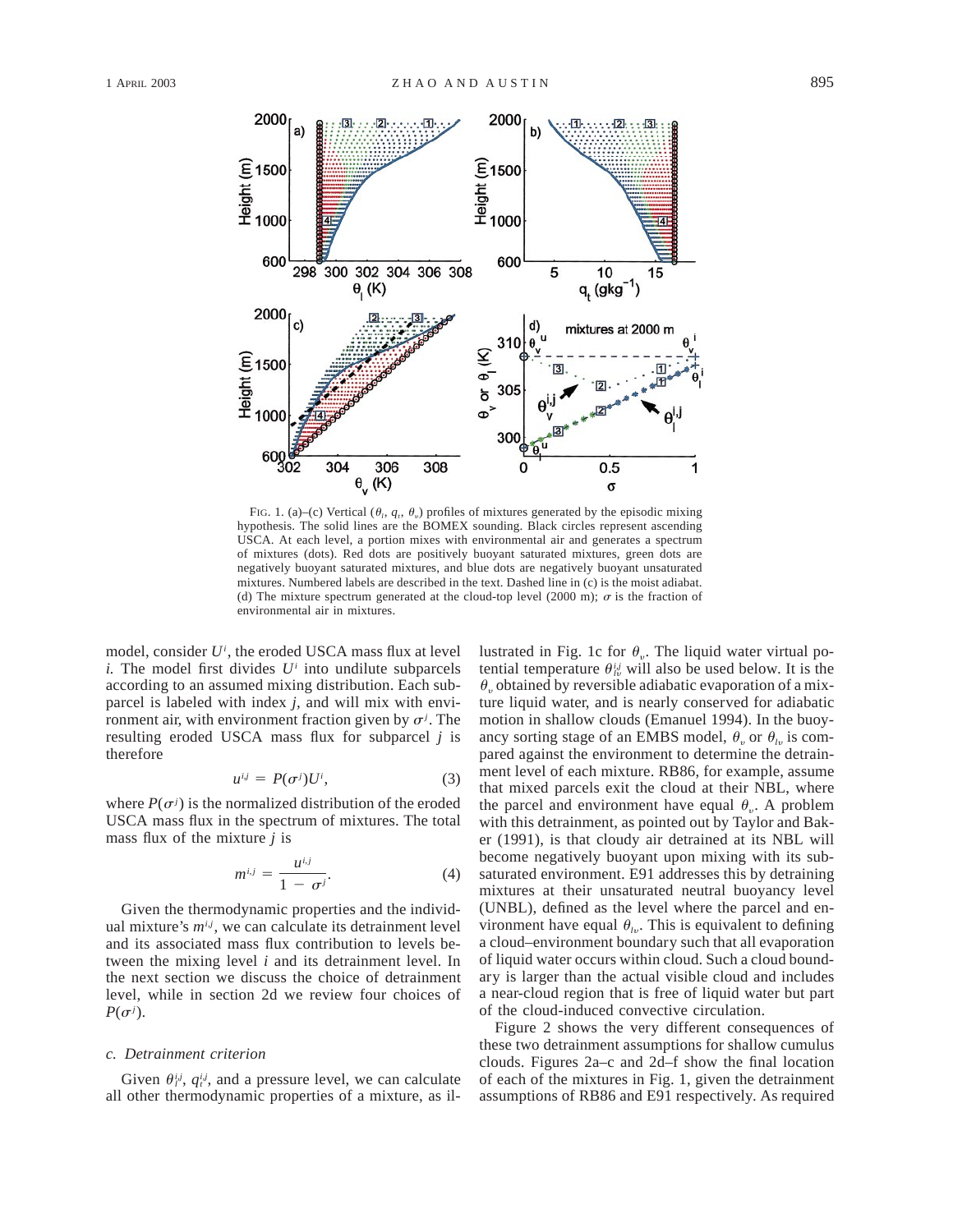

FIG. 2.  $\theta_i$ ,  $q_i$ , and  $\theta_v$  of mixtures from Fig. 1 following buoyancy sorting. (a)–(c) The NBL (RB86) detrainment assumption; (d)–(f) the UNBL (E91) detrainment. Dot colors and labels are as in Fig. 1.

by buoyancy sorting, all mixtures in Figs. 2c and 2f collapse (with small deviations due to finite vertical resolution) to the environmental  $\theta_{\nu}$ . Labeled mixtures 1– 4 correspond to those of Fig. 1, transported to their new equilibrium levels. A comparison of Figs. 2c and 2f reveals that the detrainment criteria of both RB86 and E91 require unsaturated mixture 1 to descend dry adiabatically to roughly 1800 m and detrain. Similarly, mixture 2 with little liquid water descends, first moist adiabatically for a short distance (parallel to the moist adiabat shown in Fig. 1c), then follows a dry adiabat (vertically) to detrain at roughly 1500 m under both detrainment assumptions. In contrast, mixture 3, with its larger liquid water content, is detrained at an NBL of approximately 1600 m under the detrainment criterion of RB86, where its  $\theta_{\nu}$  matches that of the environment. Under the UNBL detrainment assumption of E91, the mixture evaporates its liquid water and descends further to  $\approx$ 1200 m, where the environment and mixture  $\theta_{\nu}$  values are equal. Finally, positively buoyant mixture 4 is transported well into the inversion under the detrainment assumption of RB86, but evaporates its liquid water and descends to 700 m using the UNBL criterion of E91.

Under the NBL detrainment criterion, mixtures 3 and 4, which are comparatively undilute following initial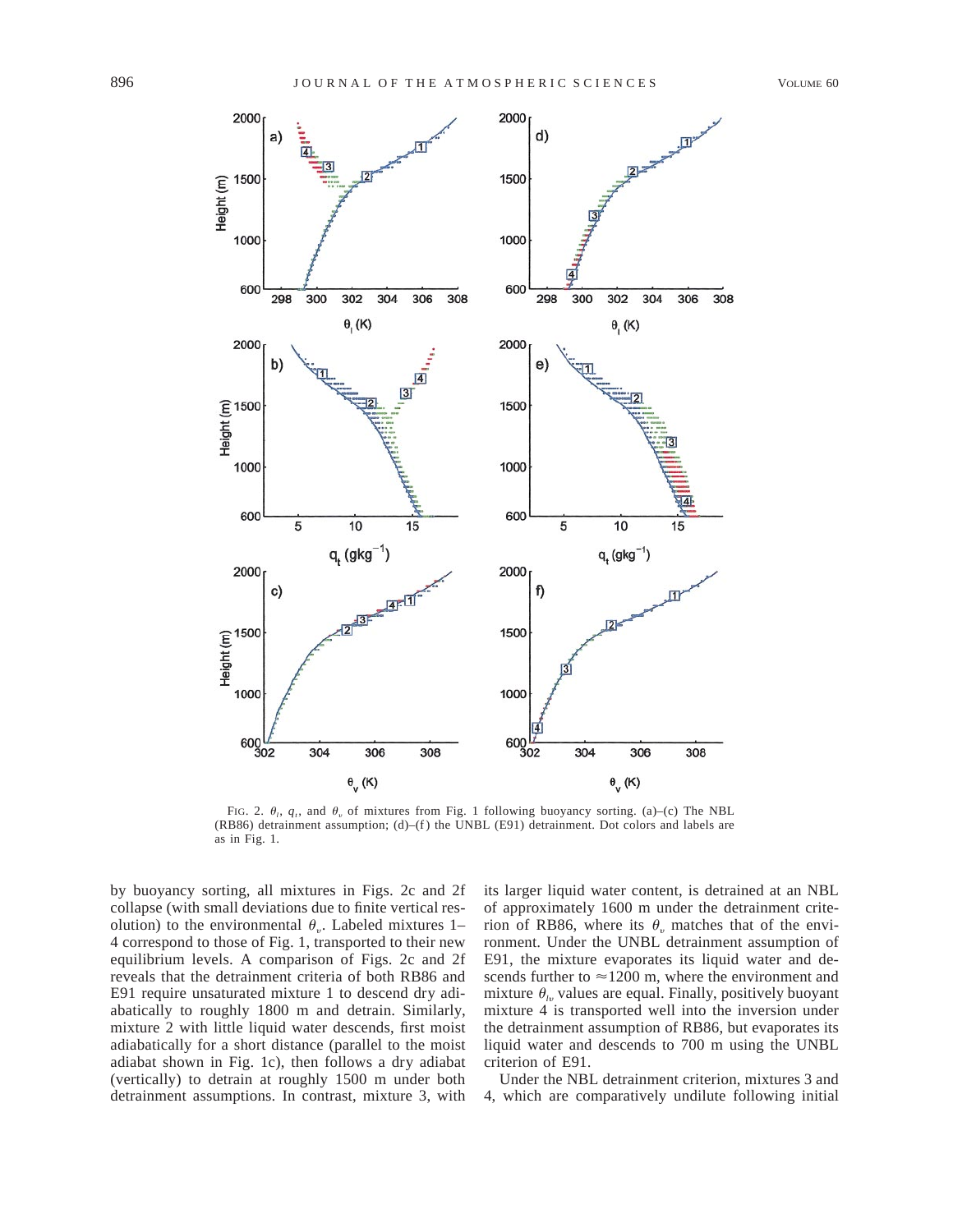

FIG. 3. An illustration of the treatment of positively buoyant mixtures under NBL, UNBL, and multimixing. (solid line) The environmental  $\theta_{\nu}$  sounding. (open circles) The ascent of USCA. (filled circles) A mixture spectrum generated at 1400 m. (solid arrows) The moist adiabatic ascent to mixtures' NBL (RB86). (dashed arrow) The adiabatic descent to mixtures' UNBL (E91). (thick arrows) The multimixing treatment of positively buoyant mixtures.

mixing, preserve large amounts of liquid water when reaching their inversion-level NBL. Compared to the drier mixtures 1 and 2, mixtures 3 and 4 have much larger  $\theta_l$  and  $q_t$  differences relative to the environment. Figures 2a and 2b show this divergence of  $\theta$ , and  $q_t$ values above the inversion. However, liquid water–containing mixtures such as 3 and 4 presumably do not remain neutrally buoyant when further mixing and evaporation occurs. Evaporative cooling may drive them downward; the UNBL detrainment criterion accounts for this effect by detraining these mixtures at lower levels (Figs. 2d–f). For mixture 3, UNBL detrainment occurs 400 m below its initial NBL. This further descent seeks the level where cloudy air ultimately detrains and is therefore physically more plausible; we adopt the UNBL detrainment criterion for negatively buoyant mixtures below.

As Fig. 2 shows, the two detrainment criteria differ sharply in their treatment of positively buoyant mixtures. Given the UNBL detrainment criterion and an unsaturated environment for which  $\theta_{i} = \theta_{i}$  increases monotonically with height, all nonprecipitating cloud mixtures at level *i* satisfy  $\theta_{i}^{i,j} \leq \theta_{i}^{i}$  and will descend. In particular, positively buoyant mixtures with their larger liquid water contents often detrain well below the mixing level due to strong evaporative cooling. These same positively buoyant mixtures, given the NBL detrainment criterion, produce updrafts rather than downdrafts, and account for significant transport into the inversion layer.

Figure 3, which is similar to Fig. 1c but retains only a single mixture spectrum at 1400 m, shows schematically the difference between the treatment of positively buoyant mixtures under NBL, UNBL, and multimixing detrainment described below. The initially generated mixing spectrum (at the 1400-m level) is separated into mixtures that are neutrally or negatively buoyant (black circles to the left of the environmental  $\theta$ , sounding) or positively buoyant (with  $\theta_v^{i,j} > \theta_v$ ). Notice that the relatively undilute positively buoyant mixtures either ascend moist adiabatically to near cloud top and detrain under NBL detrainment, or descend adiabatically to near cloud base and detrain under UNBL detrainment (the UNBL levels are not necessarily the intersection level of the mixtures moist adiabat and the environmental sounding). Given fixed amount of USCA, the convective upward mass flux and its associated  $\theta_i$  and  $q_t$  transport are significantly reduced by detrainment at the UNBL, compared with NBL detrainment.

In the shedding thermal model, positively buoyant cloudy mixtures deposited in the wake of the ascending thermals must undergo further mixing. These mixtures should be diluted and detrained somewhere between the NBL and the UNBL of the initial mixture, as illustrated in Fig. 3. We introduce a simple form of multimixing in section 2e and appendix B, in which positively buoyant mixtures are mixed on their way toward their NBL. For simplicity, after each mixing event the positively buoyant mixtures are grouped and averaged into a single updraft parcel, continue ascending to the next higher level and pursue further mixing until further mixing generates only neutrally and/or negatively buoyant mixtures. During this process only neutrally and negatively buoyant mixtures are detrained. The detrainment levels are chosen to be the mixtures' UNBL; that is, this detrainment criterion is UNBL detrainment limited to neutrally and negatively buoyant mixtures. The addition of multimixing accounts for the further mixing of the active cloudy parcels. As a result, the total amount of entrained environmental air is increased, and modelproduced mixtures are not solely mixtures between USCA and the environment. We use this modified detrainment criterion in our diagnosis of the UER in section 2e below.

#### *d. Mixing distributions*

There is little observational or laboratory evidence to constrain the mixing distribution  $P(\sigma^j)$  required by (3). In Fig. 4 we present four distributions that have been discussed in the context of EMBS parameterizations. Shown are distributions of eroded USCA (*u*), environmental air (*e*), and their sum  $(u + e)$  as a function of environmental fraction  $\sigma$ . The curves are normalized so that the total  $u$  in the spectrum is unity. Distributions P1 and P2 make two different assumptions about uniform mixing. E91 (P1) assumes a fixed amount of USCA in each mixture, with more environmental air entrained into mixtures with larger  $\sigma^j$ . RB86 (P2) assume a uniform probability of formation of mixing fractions, so that the resulting total mass flux (environment plus USCA) of each mixture is constant, and parcels with a higher environmental mass fraction  $\sigma$ <sup>*j*</sup> contain less subcloud air.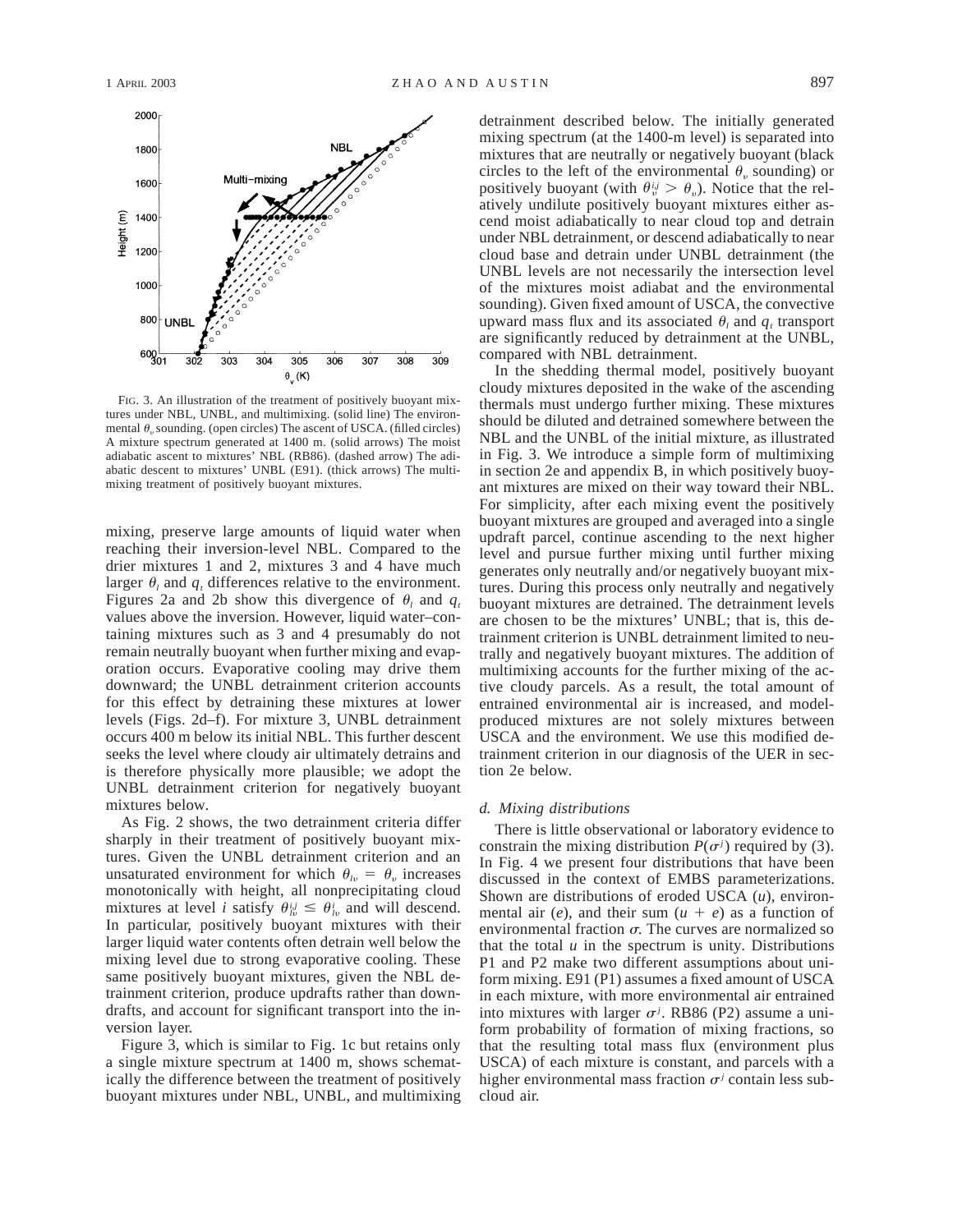

FIG. 4. Mixing distributions as a function of environmental air fraction  $\sigma$  for a selection of EMBS models: P1 is from E91 [Eq. (7)]; P2 is from RB86; P3 is from Kain and Fritsch (1990); P4 is determined following Cohen (2000).

Kain and Fritsch (1990) assume that cumulus turbulence tends to mix USCA and environment air in equal portions, and apply a Gaussian distribution centered at  $\sigma = 50\%$  with standard deviation given as 0.2 (hereafter called P3). Recently, Cohen (2000) suggested an anti-Gaussian distribution of cloud mixtures based on his numerical simulation of cumulonimbus clouds. Distribution P4 is an analytic function that approximates the shape of Cohen's mixture distribution. The four normalized distributions of USCA (given by the thick line in Fig. 4) are

$$
P1(\sigma^j) = \frac{1}{N'},\tag{5a}
$$

$$
P2(\sigma^j) = \frac{(1 - \sigma^j)}{\sum_{j=1}^N (1 - \sigma^j)},
$$
\n(5b)

$$
P3(\sigma^{j}) = (1 - \sigma^{j})G(\sigma^{j}), \text{ and } (5c)
$$

$$
P4(\sigma^j) = \frac{(1/\sigma^j)}{\sum_{j=1}^N (1/\sigma^j)},
$$
\n(5d)

where  $G(\sigma^j)$  is a Gaussian distribution with mean = 0.5 and standard deviation  $= 0.2$ . Note from Fig. 4 that the total amount of entrained environmental air is larger in distribution P1 than in distributions P2–P4. Below we use  $N = 81$  with  $\sigma$ <sup>*j*</sup> equally spaced within the range  $0.1 \leq \sigma^j \leq 0.9$ . The model results below are not sensitive to the specified number of mixtures, and resolutions of  $N \approx 10-20$  give similar results. In section 3e, we test the sensitivity of the EMBS to each of these distributions.

### *e. Diagnostic equations for the UER*

Given  $P(\sigma^j)$  and a detrainment criterion, the final specification required by an EMBS is the UER as a function of vertical level. Parameterization of the UER is a major unresolved problem for EMBS models (e.g., Emanuel and Zivkovic-Rothman 1999, hereafter EZ99). The difficulty is magnified when these models are used to represent an ensemble of clouds, because observations show that cumulus cloud fields are characterized by a range of cloud heights and sizes (e.g., Plank 1969). Our approach in this section is to derive a UER profile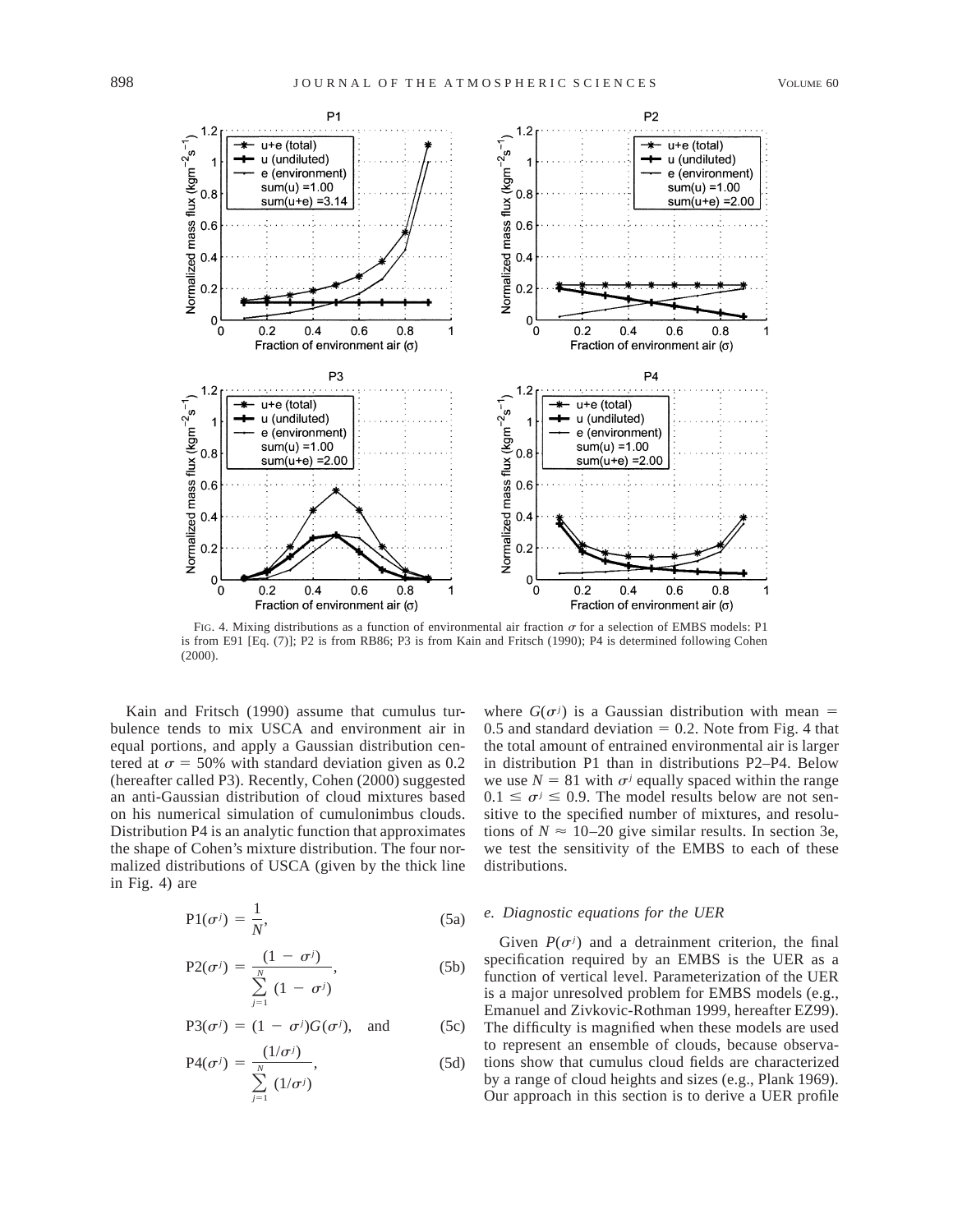that is consistent with an observed equilibrium state and large-scale forcings for shallow cumulus convection. We develop a discretized version of (1) which, for nonprecipitating clouds, is linear in the UER and can therefore be solved given an equilibrium atmosphere. The discretization includes a treatment of simplified multimixing for positively buoyant mixtures as outlined is section 2c.

At any level *i* between cloud base and cloud top (ICB  $\leq i \leq$  ICT), the total eroded USCA mass flux is represented by *Ui* . The mass flux of an individual mixture *j* involved with mixing with part of the eroded *Ui* is determined by (4), which we rewrite as

$$
m^{i,j} = \frac{P(\sigma^j)}{1 - \sigma^j} U^i = X^j U^i.
$$
 (6)

If  $m^{i,j}$  is neutrally or negatively buoyant with respect to its environment ( $\theta_{v}^{i,j} \leq \theta_{v}^{i}$ ), we detrain it by finding its detrainment level *k* ( $k \le i$ ) based on  $\theta_{i\nu}^{i,j} = \theta_{i\nu}^{k}$  (i.e., the UNBL). Knowing the detrainment level *k,* we can find the mass flux contribution of the mixture  $m^{i,j}$  to any model level *n*:

$$
\text{MFX}^{n,i,j} = \begin{cases} 0 & n > i \\ -m^{i,j} = -X^j U^i & k < n \le i \\ 0 & n \le k \\ 0 & n = k = i. \end{cases}
$$

The detrainment contributions of  $m^{i,j}$  to the environmental  $\theta_i$ ,  $q_t$  at any level *n* are

$$
DTL^{n,i,j} = \begin{cases} (\theta_i^{i,j} - \theta_i^k)m^{i,j} = (\theta_i^{i,j} - \theta_i^k)X^jU^i & n = k\\ 0 & n \neq k \end{cases}
$$

$$
\text{DQT}^{n,i,j} = \begin{cases} (q_i^{i,j} - q_i^k)m^{i,j} = (q_i^{i,j} - q_i^k)X^jU^i & n = k\\ 0 & n \neq k. \end{cases}
$$

We sum over the set  $\{j\}$  of all mixtures that are negatively or neutrally buoyant to obtain the total mass flux and detrainment contributions at level *n* caused by the USCA mixing event at level *i*:

$$
\sum_{(j)} \text{MFX}^{n,i,j} = \text{MF}^{n,i} U^i,
$$
 (7a)

$$
\sum_{(j)} DTL^{n,i,j} = DT^{n,i}U^i, \text{ and } (7b)
$$

$$
\sum_{(j)} \text{DQT}^{n,i,j} = \text{DQ}^{n,i} U^i, \tag{7c}
$$

where MF<sup>*n,i*</sup>, DT<sup>*n,i*</sup>, and DQ<sup>*n,i*</sup> represent, respectively, the *U<sup>i</sup>*-normalized total mass flux and detrained  $\theta_l$  and  $q_t$  tendencies at level *n* due to the mixing of USCA at level *i.* Both the mixing-induced mass flux and the detrained tendencies are linear functions of *Ui* .

The treatment of the set  ${j'}$  of all mixtures that are positively buoyant  $(\theta_{ij}^{i,j} > \theta_{ij}^{i})$  is described in appendix B. To summarize, the average  $\theta_i$  and  $q_i$  of set,  $\{j'\}$  is calculated. The mixtures are grouped into a single parcel and carried to the next higher level. New mixtures are

generated; positively buoyant mixtures continue to merge, ascend, and mix, while other mixtures are detrained. This process continues until new mixtures are all neutrally or negatively buoyant mixtures and subsequently are detrained. Multimixing completes the mixing and detrainment of a single convective element  $U^i$ , which is eroded at level *i*. Without multimixing, the detrainment relationships of (7) can be reduced to those of either RB86 or E91, given appropriate choices for the detrainment level *k.*

This algorithm is carried out for all levels *i* (ICB  $\leq$  $i \leq ICT$ ) and produces three two-dimensional arrays:  $MF^{n,i}$ ,  $DT^{n,i}$ , and  $DO^{n,i}$ . Thus, assuming an equilibrium atmosphere, a discretized version of (1) may be formulated as

$$
-g\left(\frac{\Delta\theta_{l}}{\Delta p}\right)^{n}\left[\sum_{i=n+1}^{iCT} U^{i} + \sum_{i=iCB}^{iCT} \mathrm{MF}^{n_{i}} U^{i}\right] + \frac{g}{\Delta p} \sum_{i=iCB}^{iCT} \mathrm{DT}^{n_{i}} U^{i} = \phi_{T}^{n}
$$
\n
$$
-g\left(\frac{\Delta q_{l}}{\Delta p}\right)^{n}\left[\sum_{i=n+1}^{iCT} U^{i} + \sum_{i=iCB}^{iCT} \mathrm{MF}^{n_{i}} U^{i}\right] + \frac{g}{\Delta p} \sum_{i=iCB}^{iCT} \mathrm{DQ}^{n_{i}} U^{i} = \phi_{q}^{n}, \tag{8b}
$$

where  $\phi_T^n$  and  $\phi_q^n$  represent the sum of all large-scale forcings of environmental  $\theta_l$  and  $q_t$ , respectively. Inserting (7) into (8), we find two sets of linear equations for *U*. Given the large-scale forcings  $(\phi^n)$  and  $(\phi^n)$  and mixing distribution  $P(\sigma^j)$ , (8a) and (8b) may be solved either independently or as a coupled system. Having obtained the *U* profile, the UER profile is simply  $E =$  $U/\Delta z$ . We show in appendix C that, for BOMEX forcings, independent solutions of (8a) and (8b) give consistent solutions of the UER profile. In the diagnosis of section 3, we simply retrieve the UER by (8a), followed by smoothing using a three-point running mean. The smoothed UER is then substituted into (8a) and (8b) to verify that the residual tendencies are small compared to the uncertainties of the data. We discuss the details of the inversion technique, the consistency, and stability of the solutions in appendix C.

Figure 5 summarizes episodic mixing and buoyancy sorting as calculated using the framework described above and in appendix B. The left-hand side of Fig. 5 illustrates the ascent of USCA from cloud base to cloud top (the cloud-base height and cloud-top height are determined, respectively, by the LCL and the NBL of the USCA at the upper surface layer). This is an idealized representation of nonlocal transport such as the shedding thermal model discussed in section 1. The small cutout in the left-hand side shows a single ''convective element'' of USCA, which is eroded at vertical level *i.*

In the right-hand side of Fig. 5 we show initial and subsequent mixing events between this eroded USCA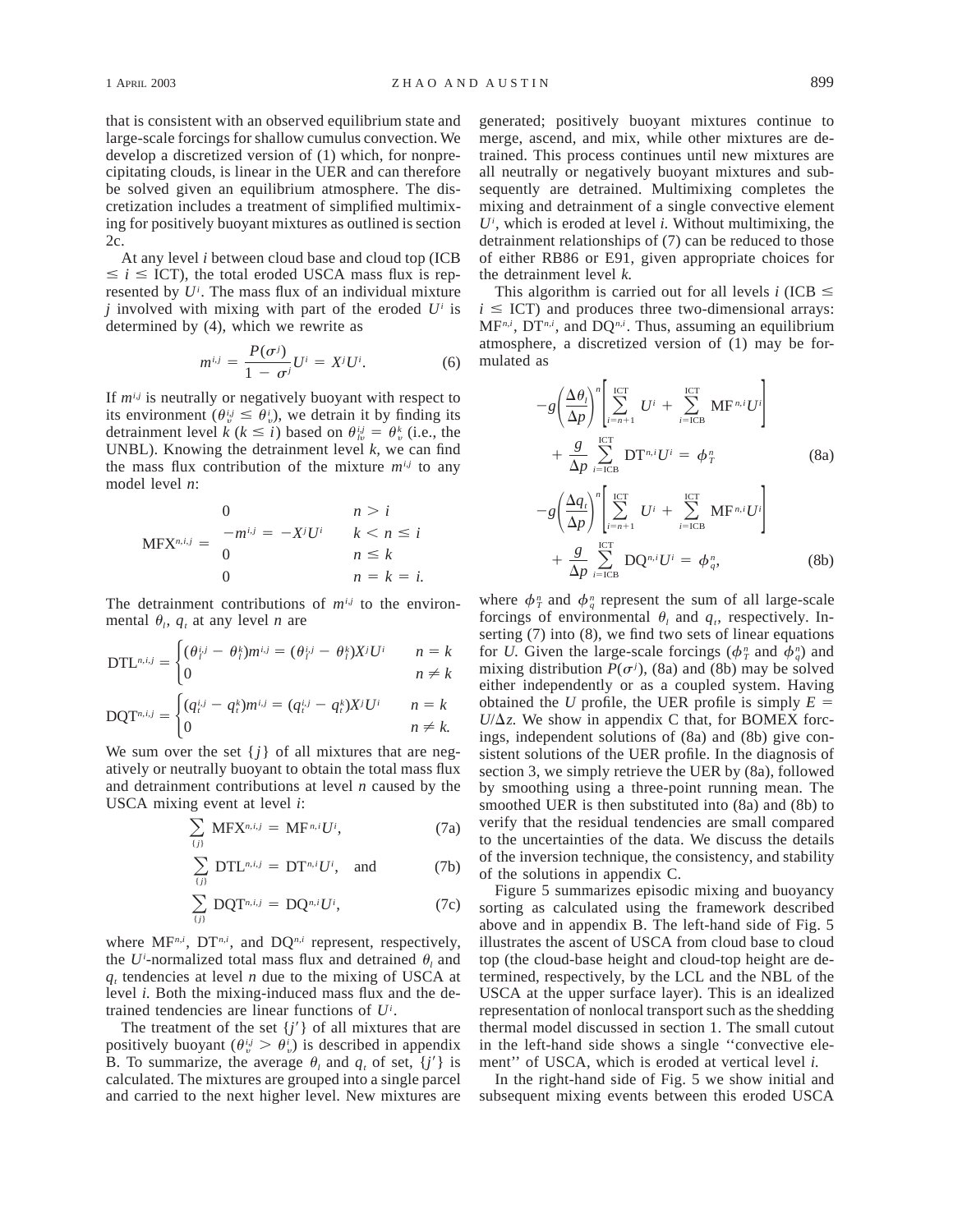

FIG. 5. An illustration of the episodic mixing and buoyancy sorting model. (left) The episodic mixing process between USCA (black) and environment (white). The small cutout on the left illustrates the mixing with the environment of a single convective element *Ui* at level *i.* (right) The buoyancy sorting process, showing initial and secondary mixing given mixing distribution  $P(\sigma^j)$ , with detrainment of neutrally and negatively buoyant mixtures at their NBL (unsaturated) or UNBL (saturated). The three dots in the upper right-hand corner indicate further mixing events, which continue until there are no positively buoyant mixtures.

element  $U^i$  and the environment. We distinguish between the remaining positively buoyant USCA and positively buoyant mixtures, which experience more efficient dilution and therefore can only ascend a short distance from their mixing level depending on their average buoyancy. We specify the same mixing distribution  $P(\sigma)$ for both the initial and subsequent mixing events, and test the sensitivity of the model to the mixing distribution in section 3e, below. The positively buoyant mixtures are always homogenized and undergo further ascent and mixing until all new mixtures are neutrally or negatively buoyant and are detrained at their NBL (unsaturated mixtures) or UNBL (saturated mixtures). Applying the UNBL detrainment criterion enforces the complete evaporation of saturated mixtures before their final detrainment. The multimixing treatment of positively buoyant mixtures accounts for the further mixing and dilution of cloudy turbulent wake in the shedding thermal model, permits the existence of upward-moving mixtures, and eliminates the deep penetrative downdrafts otherwise caused by detraining positively buoyant mixtures at their UNBL.

### **3. Results**

In this section we apply the diagnostic UER retrieval of (8) to equilibrium shallow cumulus convection. We use vertical sounding and forcing profiles taken from the Global Energy and Water Cycle Experiment (GEW-EX) Cloud Systems Study (CSS) BOMEX intercomparison, which provides a prescribed large-scale subsidence rate and rates for radiative cooling and subcloud-layer advective drying (Siebesma and Cuijpers

1995; Siebesma et al. 2003). The forcing data is consistent with BOMEX phase III (22–26 June 1969), which provides a 4-day period during which the nonprecipitating trade cumulus boundary layer was in steady state, with the large-scale advective and radiative forcings in balance with the cloud response. Although idealized, the BOMEX case study insures a consistent set of large-scale forcings with which an equilibrium state for a shallow cumulus cloud boundary layer is established in large eddy simulations. The model-produced equilibrium vertical profiles of temperature and moisture closely match the observed BOMEX atmosphere (Nitta and Esbensen 1974; Siebesma and Cuijpers 1995; Siebesma and Holtslag 1996). In section 3b we present the UER retrieval together with vertical profiles for mass flux  $M_f$  and the lateral detrainment of total water.

#### *a. Large-scale environment*

Figures 6a,b show the horizontally averaged vertical profiles of the BOMEX equilibrium LES output for  $\theta_i$ and *qt* (Siebesma and Cuijpers 1995; Siebesma et al. 2003). The figure shows the typical layer structure for shallow cumulus convection: a well-mixed subcloud layer between approximately 0 and 500 m, a conditionally unstable cloud layer between 500 and 1500 m, and an overlying inversion layer.

Figures 6c,d shows the large-scale forcings of  $\theta$  and  $q_t$  calculated based on the specified large-scale subsidence, radiative cooling, and subcloud-layer advection. Given the observed equilibrium state, we expect that the cloud response will balance the net large-scale forc-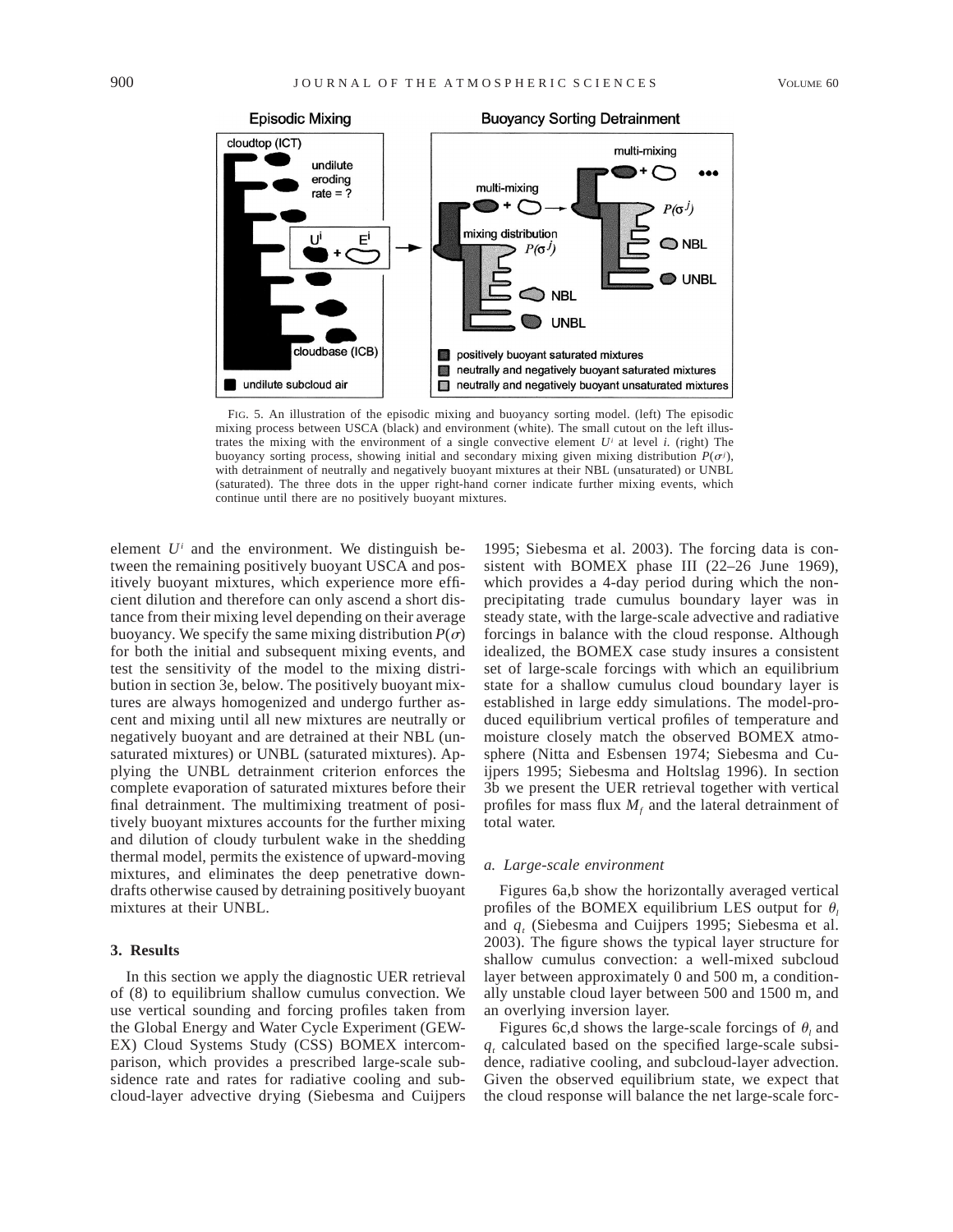

FIG. 6. BOMEX equilibrium state. (a) Liquid water potential temperature  $\theta_i$ . (b) Total water specific humidity  $q_i$ . (c) Solid line is  $\theta_i$ tendency due to subsidence:  $\rho g w(\partial \theta_l/\partial p)$ ; dashed line is radiative cooling:  $-Q_R$ . (d) Solid line is  $q_t$  tendency due to subsidence:  $pgw(\partial q_t)$  $\partial p$ ); dashed line is large-scale advective drying:  $-V_H \cdot \nabla q_t$ .

As indicated in Figs. 6c,d the cloud ensemble must cool and moisten the inversion layer and upper cloud layer, and slightly heat and moisten the lower cloud layer.

## *b. UER retrieval*

We use the diagnostic approach described by (8) to retrieve the UER given the equilibrium soundings shown in Fig. 6. For this retrieval, we follow E91 and assume mixing distribution P1, so that at each model level *Ui* is equally divided and then mixed with different proportions of environment air.

Figure 7 shows the diagnosed results. Figure 7a presents the UER retrieved by solving (8a) for the forcings of Fig. 6c. Within the cloud layer, the UER decreases exponentially with increasing height. Near the bottom of the inversion, it increases before decreasing almost linearly throughout the inversion layer. As shown in Fig. 7c (dotted line), with the diagnosed UER, the EMBS model produces a cumulus-induced  $\theta$  tendency that balances the large-scale  $\theta_l$  tendency. As a consistency check, the retrieved UER is put back into the EMBS model; Fig. 7d (dotted line) shows the resulting net  $q_t$ tendency. Exact balance for the  $q_t$  tendency is not expected, given uncertainties in the specified sounding and forcing data; however, the net  $q_t$  tendency in Fig. 7d is within the range of the residual LES tendencies (P. Siebesma 2002, personal communication; available online at http://www.knmi.nl/siebesma/gcss/tend3d.html). In appendix C, we present additional results showing the consistency of the  $\theta_i$ ,  $q_t$  retrievals.

Figure 7b shows the mass flux calculated using the diagnosed UER, partitioned into undilute ascending up-



FIG. 7. Diagnosed fluxes and tendencies from the EMBS model. (a) UER retrieved by solving (8a). (b) Solid line is upward mass flux due to ascending USCA; dashed line is downward mass flux due to descent of initially negatively buoyant mixtures; dotted line is net mass flux produced by initially positively buoyant mixtures through multi-mixing; dotted–dashed line is the total net mass flux produced by the EMBS model; crosses are the cloud mass flux obtained from an LES case study. (c) Solid line is total large-scale forcing of  $\theta_i$ ; dotted–dashed line is induced  $\theta$ , tendency due to cloud net mass flux; dashed line is cloud lateral detrained tendency; dotted line is the total ing throughout the cloud layer and the inversion layer.  $\frac{1}{\pi}$  is the cloud latter specific humidity  $q_t$ .

drafts (solid line), downdrafts induced by initially negatively buoyant mixtures (dashed line), and downdrafts induced by initially positively buoyant mixtures through multimixing (dotted line). The cloud net mass flux is given by the dotted–dashed line, while the line marked by crosses shows the net cloud mass flux from the liquid water–containing grid cells of the BOMEX LES (Siebesma and Cuijpers 1995; Siebesma et al. 2003).

The net mass flux from the LES is significantly larger than the EMBS-diagnosed profile, which is downward within the inversion layer and upward below the inversion. For the EMBS model, the vertical integral of the  $\theta_{\nu}$  tendency induced by the net cloud mass flux is close to zero, consistent with the fact that nonprecipitating clouds only transport  $\theta$ <sub>n</sub> and do not act as net sources or sinks of  $\theta_{\nu}$ . This disparity between the LES and EMBS-produced mass flux is due in part to their different definitions of the cumulus cloud boundary. Recall that the UNBL detrainment criterion, which defines the cloud boundary to include a surrounding region of unsaturated air, incorporates cloud evaporation and the associated unsaturated convective downdrafts into the net cloud mass flux. In the LES, in contrast, clouds are defined as saturated cloudy parcels that have liquid water. Indeed, in Fig. 7c, we see little lateral detrained  $\theta_l$ tendency (dashed line) while the detrained water vapor tendency is still significant in Fig. 7d (dashed line), as parcels reach their UNBL with a small  $\theta_i$  deficit but with larger excess  $q_t$ . (See Figs. 2d and 2e, where detrained  $q_t$  differences are larger than  $\theta_t$  differences.)

An additional feature of the partitioned EMBS mass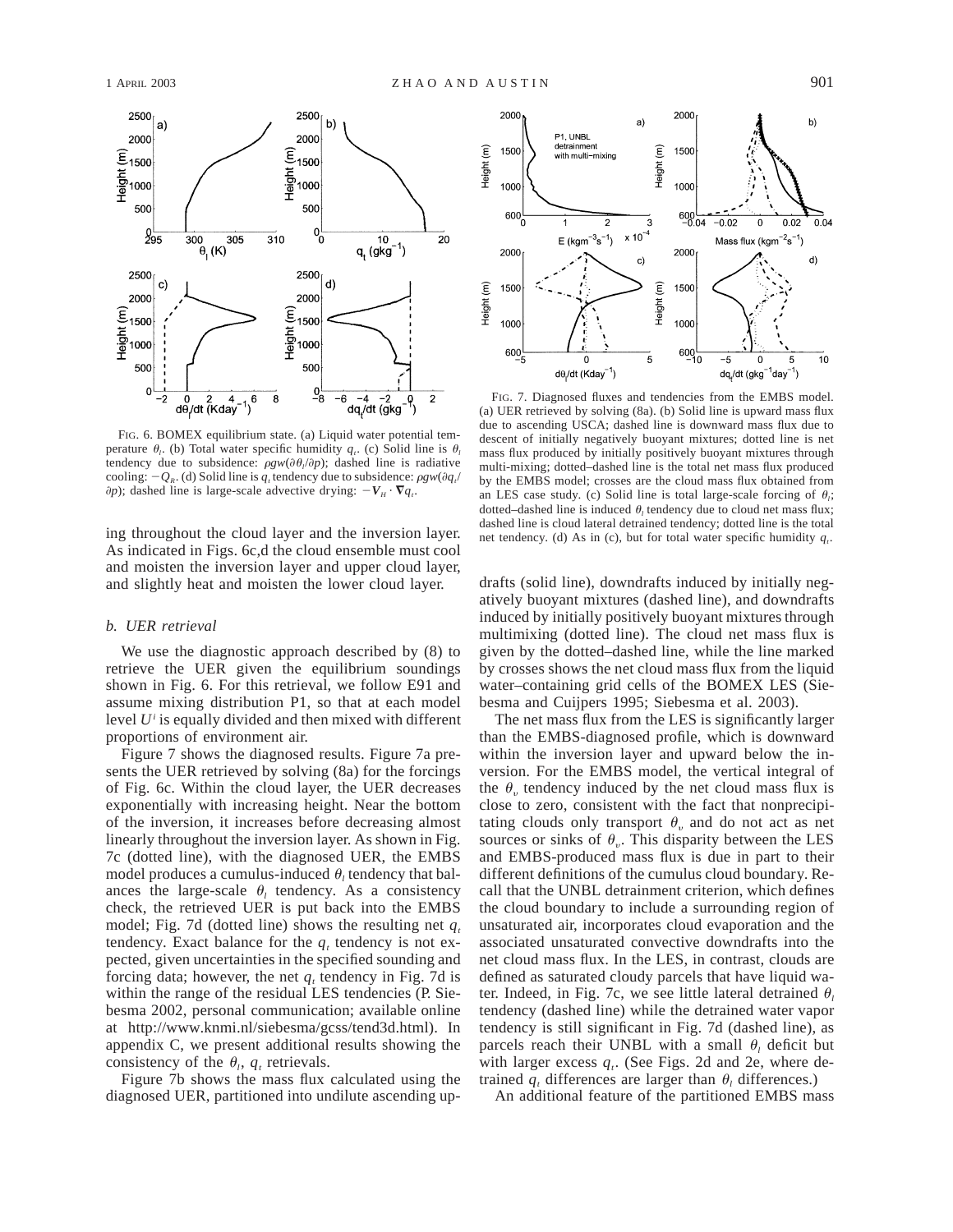flux apparent in Fig. 7b is the counterintuitive fact that, in this EMBS model, positively buoyant mixtures produce a net downward mass flux (dotted line). This downward motion is due to the evaporation of liquid water in these mixtures via two processes, as illustrated in Fig. 3. One is explicit mixing with environmental air and the generation of new mixture spectra; the other is the moist adiabatic descent of saturated, negatively buoyant mixtures prior to their detrainment. Both occur before the final detrainment of cloud-processed air to the environment at the equilibrium level (UNBL). As a result, all liquid water evaporation is realized within clouds and the absorbed latent heat cools the cloud air itself, rather than directly cooling the environment. This evaporative cooling drives cloud air parcels downward. Thus, the cloud evaporative cooling of the environment is represented through the net downward mass flux, rather than through the direct local detrainment of liquid water. In reality, much of this evaporation occurs at the dissipation stage and is characterized by a significant number of unsaturated downdrafts. Given this life cycle perspective, the EMBS models (with UNBL detrainment) can be understood as a simple representation of the two stages of a cumulus life cycle: growth, incorporated through the ascent of USCA, and dissipation, represented by the mixing, evaporation, and detrainment of both the USCA and the initially positively buoyant mixtures.

#### *c. Linking the UER to the cloud size distribution*

Parameterization of the UER profile remains a difficult issue for EMBS models. In RB86, the UER is taken to be constant with height, an assumption that distributes the undilute cloud-base mass flux equally into each of the model levels. A second approach has been adopted by EZ99 and is motivated by the twodimensional single cloud simulation of Bretherton and Smolarkiewicz (1989). Based on the model results, the EZ99 UER parameterization takes the UER to be a function of the vertical gradient of buoyancy in clouds. Specifically, *Ei* , normalized by the cloud layer–averaged UER  $E_0$ , is

$$
\frac{E^i}{E_0} = \frac{H}{\Delta z} \left( \frac{(|\Delta B| + \Lambda \Delta p)^i}{\sum_{j=\text{ICB}}^{\text{ICT}} (|\Delta B| + \Lambda \Delta p)^j} \right),\tag{9}
$$

where *H* is the cloud layer depth,  $E_0 = (1/H) \sum_{i=1}^{1} C_i^T$  $E^i\Delta z$ ,  $\Lambda$  is a constant mixing parameter (0.06 mb<sup>-1</sup>), *B* is the buoyancy of the ascending USCA, and  $\Delta B$  is the change in undilute buoyancy over a pressure interval  $\Delta p$ . Note that (*H E<sub>0</sub>*) is the undilute cloud-base mass flux  $F^b$ , and  $(\Delta z E^i)$  is the eroded USCA mass flux  $U^i$ .

Figure 8a shows  $E/E_0$  for the BOMEX soundings based on both RB86 and EZ99. The retrieved UER from Fig. 7a is replotted in Fig. 8b for comparison. Both the retrieval and the EZ99 parameterization show a small



FIG. 8. (a) UER *E* normalized by average  $E_0$  for BOMEX cumuli following RB86 (dashed line) and EZ99 (solid line). (b) A comparison of the diagnosed UER (solid line) and a cloud size/height distribution from shallow cumuli (dashed line).

increase in the UER near the base of the inversion at approximately 1400 m. In contrast, in the cloud layer, the retrieved UER decreases exponentially from cloud base to the inversion base.

Given that the equilibrium soundings of Figs. 6a,b are the cumulative product of a size-distributed cloud population, we compare the retrieved UER in Fig. 8b with a shallow cumulus cloud size distribution calculated from LES results by Neggers et al. (2003). This distribution has a power-law form that is typical of several studies of shallow cumulus size distributions (e.g., Cahalan and Joseph 1989; Kuo et al. 1993; Benner and Curry 1998). This size/height distribution for clouds with diameters less than  $\approx$ 1 km is given by

$$
N(h) = a(h - h_b)^b, \qquad (10)
$$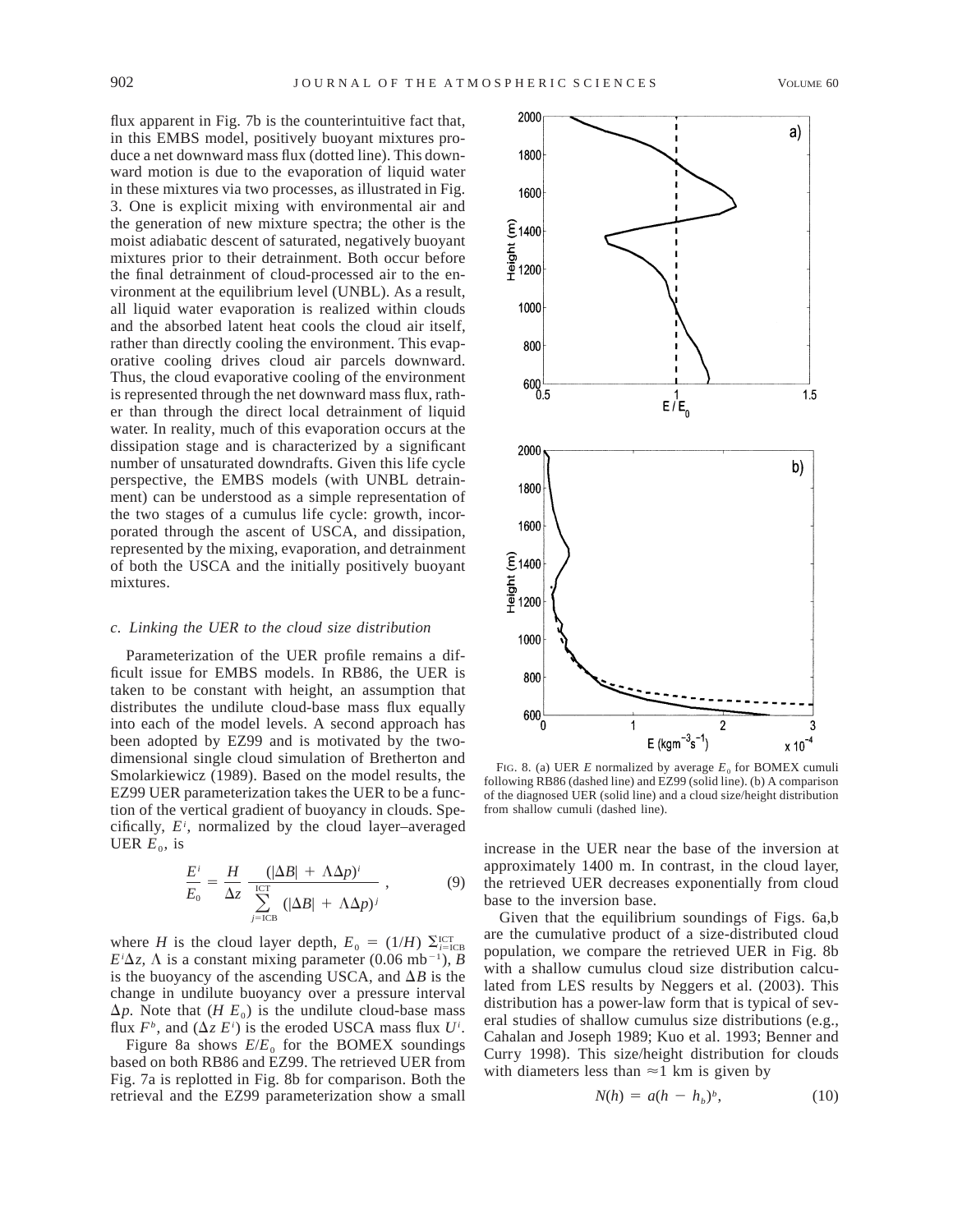where  $b = -1.7$ ,  $h<sub>b</sub>$  is cloud-base height (600 m for BOMEX), *h* is cloud-top height, and  $h - h_b$  is cloud depth or cloud size. Here, *a* is a free scaling parameter. We have transformed (10) from cloud horizontal size to cloud height assuming an aspect ratio of 1 (see, e.g., Betts 1973).

In Fig. 8b we compare the retrieved UER and the normalized cloud height/size distribution for small-to medium-sized clouds (thicknesses  $\leq 1$  km). Both profiles first rapidly decay near cloud base and then steadily decrease with increasing cloud height/size. In section 3d, we examine the  $d\theta_l/dt$  and  $dq_l/dt$  profiles determined by the EMBS model applied to single clouds of varying sizes, and show that the retrieved UER profile from an ensemble of clouds in Fig. 8b is qualitatively consistent with the superimposed effect of individual clouds with a size distribution determined by (10). The EZ99 model produces increased erosion of USCA for clouds with thicknesses greater than 1 km, due to the sudden change in stability in the vicinity of the inversion (Fig. 8a). The EMBS-retrieved UER displays a corresponding *E* increase in Fig. 8b.

#### *d. Single cloud and cloud ensemble effects*

Given the fact that a shallow cumulus boundary layer consists of a broad range of cloud sizes, we next examine the total convective effect [i.e., the sum of terms I and II in (1)], for four clouds with respective thicknesses of 1400, 900, 400, and 200 m. For each of these clouds, we calculate the tendencies  $d\theta_l/dt$  and  $dq_l/dt$ using the EMBS model described in section 2e, with constant UER and the mixing distribution P1. The assumption of a constant UER for individual clouds is supported by the two-dimensional numerical simulation of Bretherton and Smolarkiewicz (1989), which indicates that the entrainment of environmental air is relatively uniform, while detrainment can occur at preferential levels. A constant UER has also been used by RB86 to successfully reproduce the observed cloud height, mass flux, and cloud detrainment in individual nonprecipitating cumulus clouds.

We take the cloud-base mass flux to be a linear function of cloud thickness  $\Delta h$  (RB86):

$$
F^b = \chi \Delta h, \tag{11}
$$

where  $\chi$  is chosen to be 1.25  $\times$  10<sup>-5</sup> kg m<sup>-3</sup> s<sup>-1</sup>. This  $\chi$  value produces net cooling and moistening tendencies at the inversion that are roughly equal to the forcing at that level for the 1400-m-thick cloud. Scaling  $F<sup>b</sup>$  by the cloud thickness is consistent with the idea that deeper clouds need larger quantities of USCA to reach higher into the upper environment.

Figure 9 shows the convective tendencies for the four individual clouds. We see that the two thickest clouds produce roughly symmetric cooling and moistening near their cloud top and warming and drying near their cloud base. For the 400-m-thick cloud, moistening and cooling



FIG. 9. Single cloud-induced net tendencies of entropy and total water specific humidity [sum of terms I and II of (1) calculated from an EMBS]. (a)  $\theta_l$  tendencies due to individual clouds of different size; dotted line is large cloud (thickness  $\Delta h = 1400$  m); dotted– dash line is medium cloud ( $\Delta h = 900$  m); dashed line is small cloud  $(\Delta h = 400 \text{ m})$ ; solid line is smallest cloud  $(\Delta h = 200 \text{ m})$ . (b) As in (a), but for  $q_t$  tendencies.

tends to dominate most of the cloud depth except near its base. The smallest cloud cools and moistens the environment throughout its depth.

Figure 10 shows the decomposed tendencies as in Fig. 7c,d, but for the single 1400-m-thick cloud. We see most of the cooling and moistening near the cloud top is due to the cloud downdraft-induced environmental compensating upward motion, while most of the warming and drying near the cloud base is due to the cloud updraftinduced environmental compensating subsidence. As in Fig. 7c, the cloud detrained temperature tendency is close to 0. The cloud detrained water tendency is significant throughout most of the cloud layer, with a max-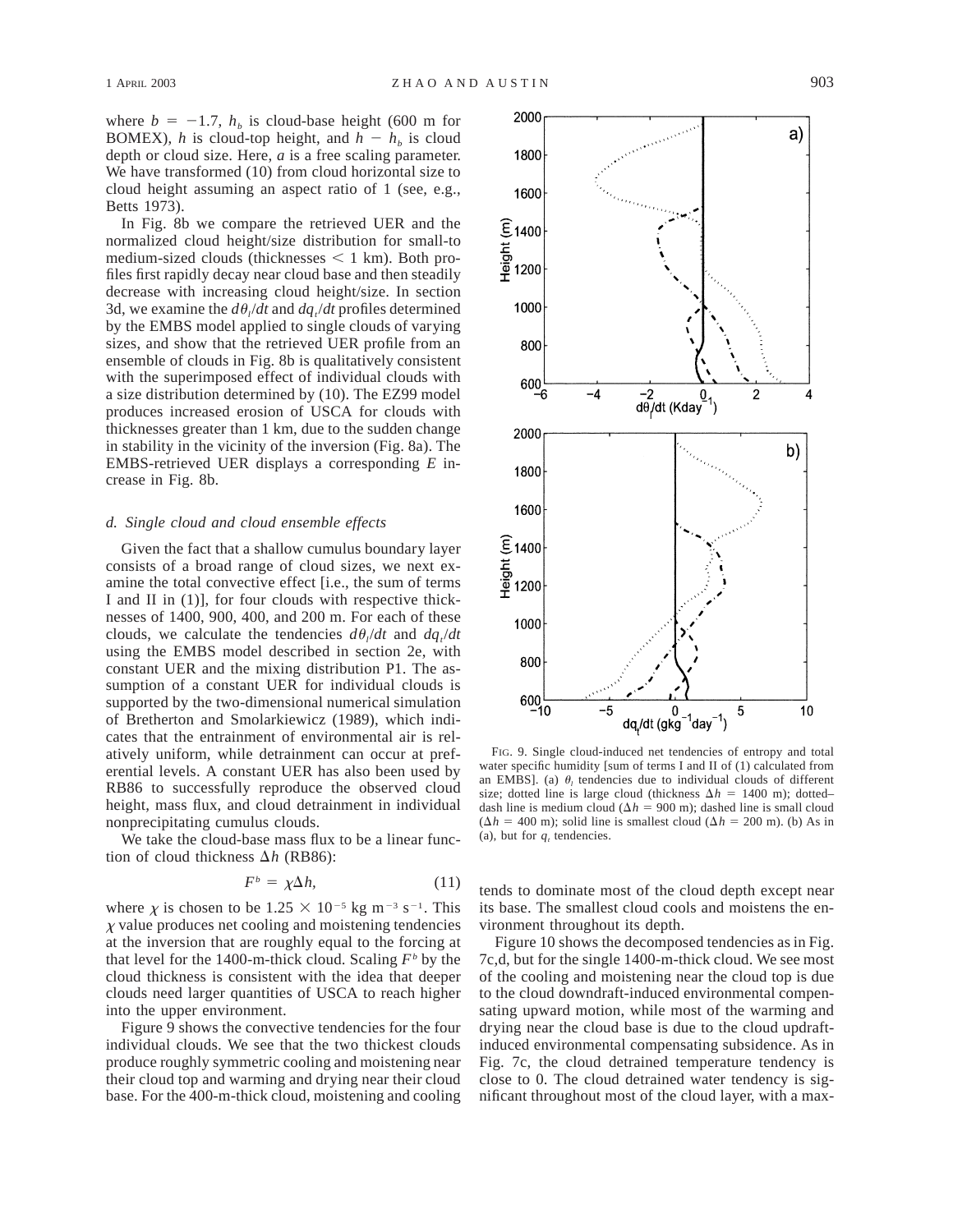

FIG. 10. Decomposed tendencies for the 1400-m-deep cloud of Fig. 9. (a) Dotted–dashed line is induced  $\theta$ <sub>l</sub> tendency due to cloud net mass flux; dashed line is cloud lateral detrained tendency; solid line is the total net tendency. (b) As in (a), but for total water specific humidity  $q_t$ .

imum near the base of the inversion layer. The cloudtop cooling and moistening is not concentrated in a single layer at cloud top, as would be expected with an entraining plume model. Instead it extends to roughly half the cloud depth, gradually decreasing to zero.

In contrast with the two thickest clouds, the vertical tendency profiles for the two smallest clouds in Fig. 9 are dominated by moistening and cooling. This is due to the fact that many cloud-top mixtures seek their UNBL detrainment level at cloud base for these cases. This produces a downward net mass flux throughout the smallest cloud, with corresponding induced upward motion in the environment. This result is consistent with observations from the Small Cumulus Microphysics Study (SCMS) that show that while large clouds transport net mass upward, small clouds (depth  $\leq$  350 m) have average downward transport, while accounting for 50% of the cloud cover (Duynkerke 1998). Since the USCA  $(\theta_i, q_i)$  is slightly cooler and moister than the cloud-base environment, the cooling and moistening is distributed approximately uniformly within the very shallow cloud depth.

In general, the convective tendencies produced by the EMBS model for individual clouds of different thicknesses are consistent with the results of Esbensen (1978). Esbensen (1978) used a laterally entraining plume model to represent clouds that penetrate into the inversion, combined with a bulk model of shallower cloud circulations below the inversion base. He found that the deep clouds are primarily responsible for the warming and drying of the lower cloud layer, while the shallower clouds are primarily responsible for moistening below the inversion base.

Comparing Fig. 9 with the total forcing shown in Fig. 6, it is apparent that the total forcing requires a cloud response that cools and moistens the inversion layer and upper part of the cloud layer and slightly warms and moistens the lower part of the cloud layer. No single cloud modeled by the simple EMBS assumptions of Fig.

9 can accomplish both these effects. We discuss the contribution of a size-distributed cloud population to the ensemble cloud response in section 4 below.

#### *e. Sensitivity tests*

In section 3b we retrieved the UER for an equilibrium boundary layer given a particular mixing distribution P1 and the multimixing detrainment criterion. In Fig. 11 we compare the UER retrieved using (8a) for each of the mixing distributions of (5). The retrieved UERs shown in Fig. 11a are nearly identical across mixing distributions P1–P4. Similarly, when each UER is inserted into (8b) and the net  $dq/dt$  is calculated, the tendency agreement is essentially independent of the choice of mixing distribution. Thus, provided the EMBS model detrains only neutrally and negatively buoyant mixtures, with positively buoyant mixtures pursuing further mixing, the details of the initial mixing distribution have a very small impact on the convective transport produced by the EMBS parameterization.

To illustrate why the proposed multimixing treatment of positively buoyant mixtures reduces the EMBS model's sensitivity to mixing distribution, we examine a single convective element *Ui* , which is brought to a particular level *i* and subsequently mixed with the environment. As indicated in the lhs of (8), *Ui* influences environmental thermodynamic tendencies in three ways. First, it heats and dries all the levels *n* below *i* through compensating environmental subsidence caused by its adiabatic ascent. After mixing at level *i,* mixtures seek their UNBLs and penetrate specific distances below *i,* exiting the cloud given the UNBL detrainment criterion. These penetrative downdrafts cool and moisten their penetrated levels through compensating environmental upward motion. Finally, detrained mixtures also moisten and slightly cool their detrainment levels. The sum of these three tendencies determines the total net tendency at any level *n* caused by the ascent, mixing and detrain-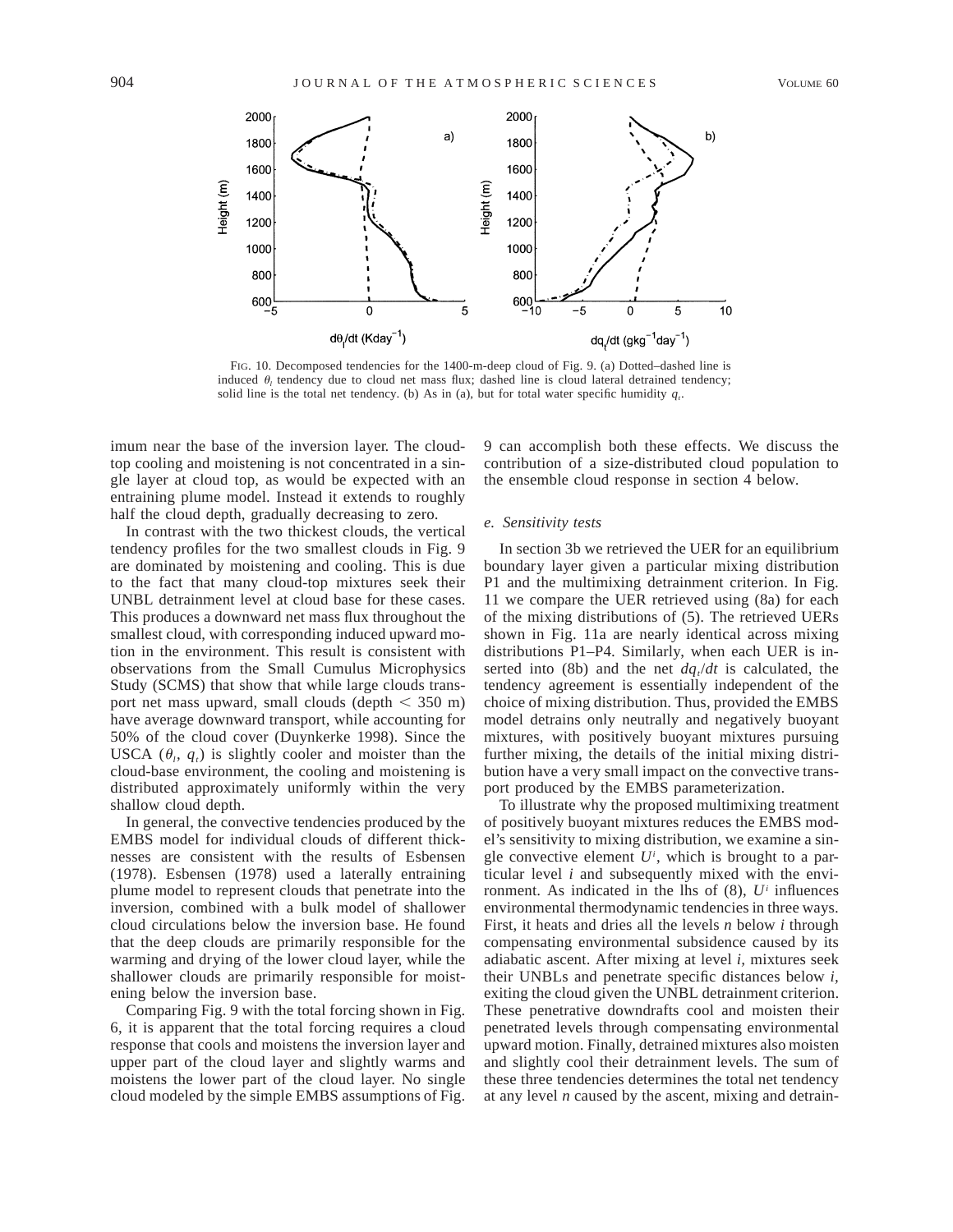

FIG. 11. (a) The retrieved UER based on mixing distributions P1– P4 using (8a). (b) The residual  $q_t$  tendencies calculated from (8b), given the UER of (a).

ment of a particular convective element *Ui* and its mixtures

Figure 12 illustrates the net tendencies and net mass flux induced by a unit USCA ( $U^i = 1$  g m<sup>-2</sup> s<sup>-1</sup>) at a particular level *i* (1400 m). We have assumed single mixing and the UNBL detrainment criterion for this calculation. First, we see that this particular level's mixing of USCA does not influence any higher levels. This is because, as discussed in section 2c, the UNBL detrainment criterion combined with the single mixing assumption requires that all mixtures detrain below their mixing level for nonprecipitating clouds. Immediately below the mixing level (1400 m) we see a region (about 400 m deep) experiencing net cooling and moistening. This is because most mixtures generated at the mixing level descend and are detrained at levels below 1100 m, and therefore give a net downward motion. This can be seen in the vertical profile of the net mass flux (Fig. 12c) which decreases with height above 600 m and becomes negative at 1100 m, rather than maintaining a constant flux of 1 g m<sup>-2</sup> s<sup>-1</sup>. Between 1000–1100 m, Figs. 12a,b show that the net tendencies change sign from cooling and moistening to heating and drying. This is because the mixtures' downdrafts are not as large as the updrafts of adiabatic ascending USCA. Therefore, the net tendencies are dominated by warming and drying induced by adiabatic ascent. Mixture detrainment also contributes to moistening below the mixing level (not shown).

Figures 12a–c show the tendency and mass flux profiles produced using different mixing distributions. Distribution P1 gives a comparatively concentrated cooling and moistening immediately below the mixing level. This is because P1 entrains more environment air; most P1 mixtures are highly dilute and generate a relatively large but shallow downward mass flux near the mixing level (Fig. 12c). The P2 and P4 distributions have relatively larger proportions of nearly undilute mixtures, which tend to sink long distances and detrain near cloud base (under UNBL detrainment). These mixtures tend to reduce both upper-level cooling and moistening and lower level heating and drying. Distribution P3 has an enhanced proportion of denser, just-saturated mixtures; P3 mixtures tend to cause strong downdrafts concentrated at upper to middle levels (1100–1400 m). Due to their limited liquid water content, they cannot sink as deeply as the positively buoyant mixtures, given UNBL detrainment. Therefore, P4 gives maximum net upward mass flux below 1000 m.

Figure 13 repeats the calculation shown in Fig. 12, with single mixing replaced by the multimixing algorithm described in appendix B. In contrast to Fig. 12, Figs. 13a,b show that the vertical extent and the magnitude of the cooling and moistening is now roughly equal for all mixing distributions, and the transition to heating and drying occurs near 1150–1200 m for P1– P4. Note that the influence of the mixing level now extends above 1400 m, because positively buoyant mixtures are now permitted to ascend. However, the grouping and homogenizing of these mixtures after each mixing event rapidly dilutes the mixtures and limits their region of influence to roughly 150 m above the 1400 m mixing level. The constant upward mass flux (equal to the adiabatic USCA mass flux 1  $g$  m<sup>-2</sup> s<sup>-1</sup>) below 1100 m shown in Fig. 13c indicates that no mixtures descend below 1100 m for all mixing distributions. Comparison between Fig. 13c and Fig. 12c indicates that the reduction of upward mass flux below 1100 m in Fig. 12c is mainly due to the detrainment of positively buoyant mixtures at their UNBL.

From Fig. 13, we see that multimixing acts to remove the signature of the original mixing distribution by requiring positively buoyant mixtures to undergo additional mixing and detrain at levels higher than their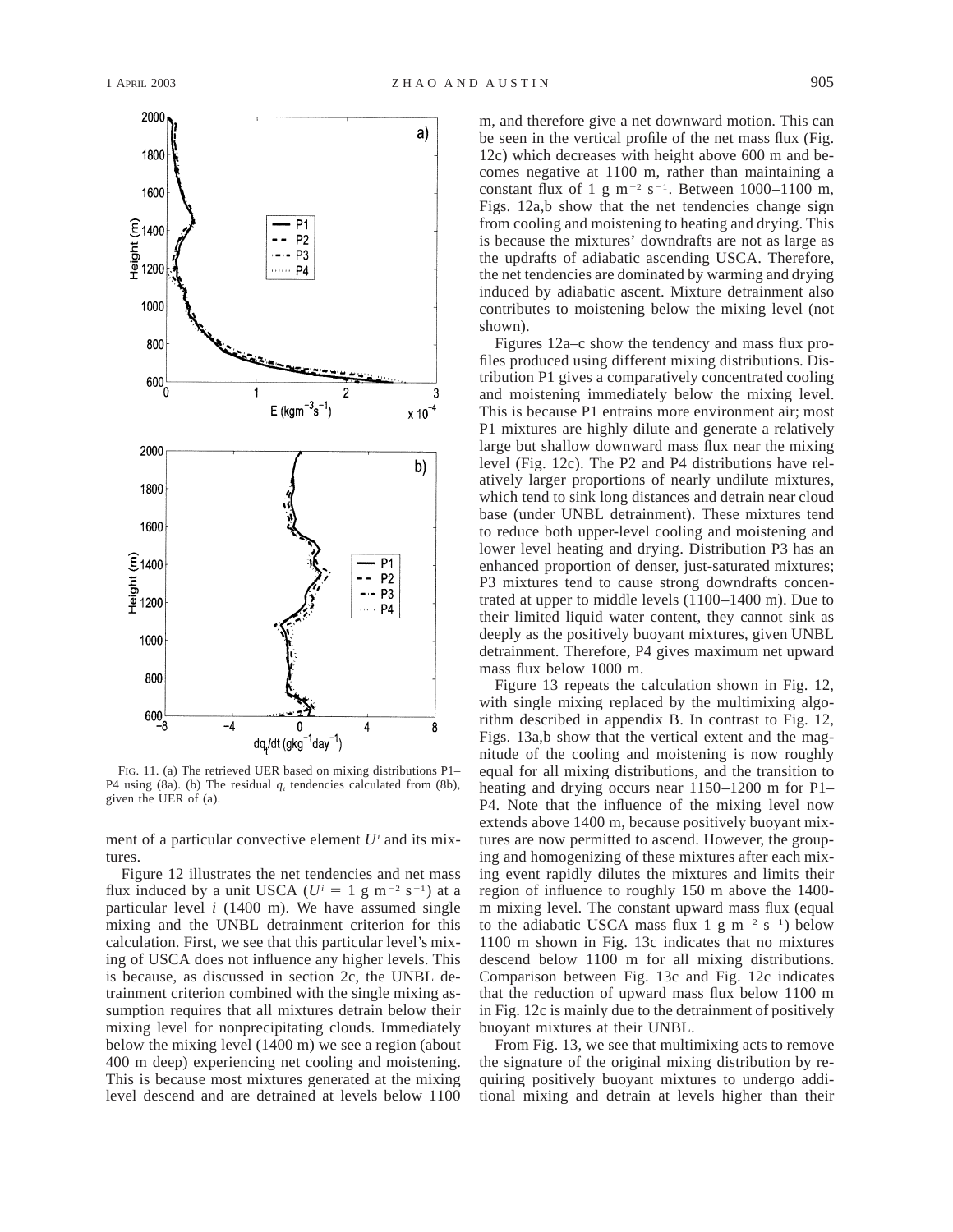

FIG. 12. (a)  $\theta$ <sub>*l*</sub> tendencies computed for the EMBS model using the lhs of (8) for a single convective element  $U^i = 1$  g m<sup>-2</sup> s<sup>-1</sup> ( $i = 35$ , corresponding to height  $z = 1400$  m) given single mixing with distributions P1–P4 and the UNBL detrainment criterion. (b) As in (a), but for the *q<sub>t</sub>* tendencies. (c) Total mass flux due to the ascent, mixing, and detrainment of the *Ui* element.

initial UNBL. In contrast to single mixing, multimixing tends to entrain larger quantities of environmental air and produce modified mixing distributions for which dilute mixtures are most probable. Thus, multimixing modifies distributions P2–P4 so that these distributions take on the characteristics of P1, with its large fraction of environmental air and highly dilute mixtures.

We find that the EMBS model is much more sensitive to the choice of detrainment criterion than to the specification of the mixing distribution. Figure 14 repeats the convective element calculation shown in Figs. 12 and 13, substituting NBL detrainment. Under the NBL detrainment criterion, the mixing event at 1400 m significantly cools and moistens the middle inversion layer (1600–1800 m). This is because the positively buoyant mixtures seek their NBL well within the inversion and

produce large detrainment tendencies for both  $\theta_i$  and  $q_i$ . Using Figs. 12, 13, and 14, we can compare the net tendencies caused by the ascent, mixing and detrainment of the single convective element  $U^i$ . We see that, given fixed U<sup>i</sup>, NBL detrainment enhances convective transport, UNBL detrainment reduces convective transport, and transport given multimixing detrainment lies between these two extremes, with more convective cooling and moistening near the mixing level (see Fig. 3).

Figure 15 shows the impact of the detrainment criterion on the entropy and moisture tendencies for all cloud levels with the retrieved *E* profile in Fig. 8b and mixing distribution P1. As in the single-level example of Fig. 14, UNBL detrainment gives the smallest convective transport, multimixing gives slightly larger convective transport while NBL detrainment gives the larg-



FIG. 13. As in Fig. 12, but using the multimixing algorithm described in appendix B.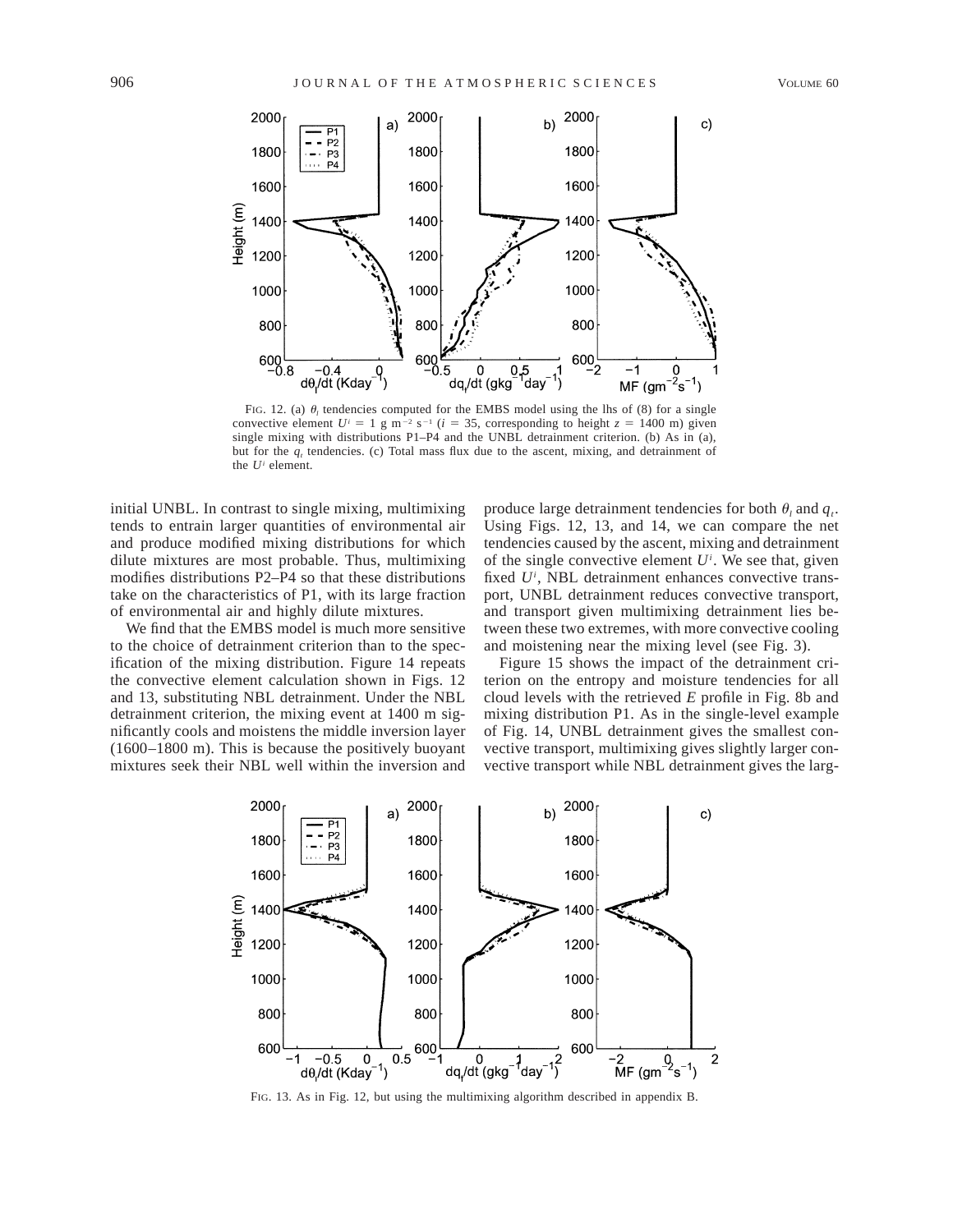

FIG. 14. As in Fig. 12, but using the NBL detrainment criterion.

est convective transport and produces extremely strong cooling and moistening near the top of the inversion. These large cooling and moistening tendencies are due to the fact that nearly all positively buoyant mixtures below the inversion are able to ascend well into the inversion, given the NBL detrainment and the BOMEX sounding as shown in Figs. 2a–c. These positively buoyant mixtures contain large amounts of liquid water and produce extremely large and concentrated cooling and moistening near the top of the inversion. Due to these anomalously large tendencies we find no positive definite vertical profile of the UER that satisfies both (8) and the assumption of direct detrainment at the NBL for the BOMEX case. This leads us to conclude that, at least for the BOMEX case, the UNBL detrainment criterion is more realistic than NBL detrainment for an EMBS model.

### **4. Discussion**

We have applied an EMBS model to an equilibrium sounding of a trade cumulus atmosphere. Our objective is to use the equilibrium constraint and known largescale forcing to better understand the detailed behavior of this type of model, particularly the impact of undetermined free parameters on the ability of the model to represent the convective transport of shallow clouds. This approach is similar to that of Nitta (1975), who used the spectral entraining plume model of Arakawa and Schubert (1974) to diagnostically determine the contribution of clouds in a particular size range (or equivalently, with a particular entrainment rate) to the total cloud mass flux. A similar approach can be applied to a bulk entraining and detraining plume model, which is often used in shallow cumulus parameterizations.

Bulk entraining and detraining plume models require specification of the vertical profile of the entrainment and detrainment rate. While the entrainment rate might be constrained by laboratory results, the detrainment parameterization is currently ad hoc, and detrained parcels do not exit the cloud at their NBL, but detrain arbitrarily throughout the layer (Siebesma and Holtslag 1996). The corresponding unknowns for an EMBS model of nonprecipitating clouds are the UER, the detrainment criterion, and the mixing distribution. For a specific choice of mixing distribution and detrainment criterion, we have retrieved a unique vertical profile of the UER, which satisfies an equilibrium constraint. We have investigated the sensitivity of this retrieval to variations in the mixing distribution and the detrainment criterion, and find that, given the requirement that mixtures detrain at their NBL, there is no positive definite vertical UER profile consistent with the observed equilibrium state and the measured large-scale forcings. As discussed in section 3e, this is due to the fact that, for the BOMEX environment, all positively buoyant mixtures ascend into the inversion, where the requirement that they detrain at the NBL produces large updrafts and associated large detrainment of total water and entropy.

Given the alternative assumption of E91—that is, single mixing with all mixtures detrained at their UNBL and mixing distribution P1—it is possible to retrieve a physically plausible profile of the UER. We have introduced a simple form of multimixing to treat positively buoyant mixtures, and with this addition, the EMBS model is nearly insensitive to the choice of mixing distribution. The characteristic UER retrieved via this diagnostic approach is maximum at cloud base, decreasing rapidly through the cloud layer and increasing slightly near the base of the inversion. This vertical structure is consistent with the cloud-base maximum in the entrainment rate diagnosed by Nitta (1975), who argued that the maximum was the product of the large number of small clouds present in the BOMEX boundary layer.

As Fig. 9 shows, an EMBS model applied to the BOMEX environment predicts that, over a range of cloud sizes, individual cumulus clouds cool and moisten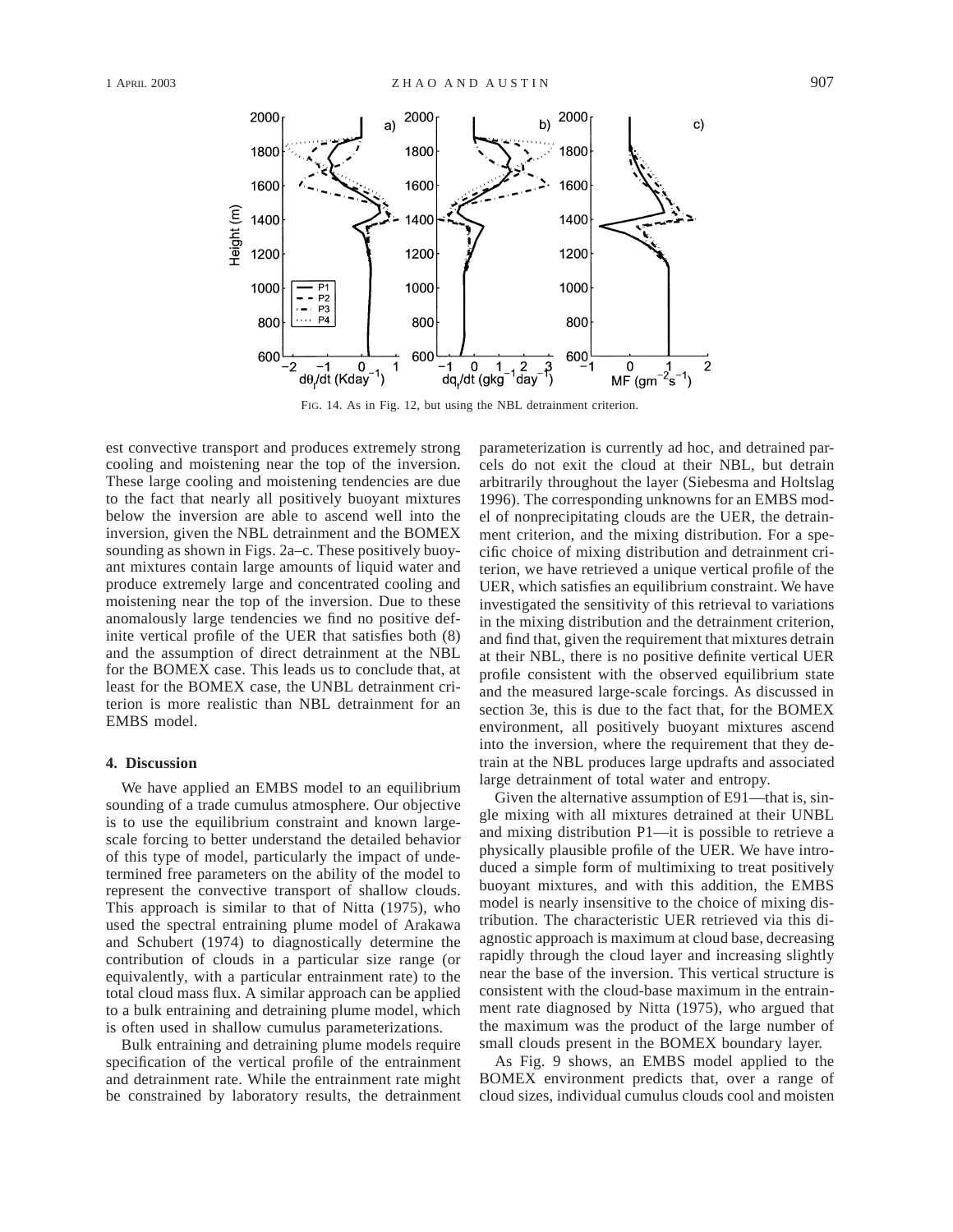

FIG. 15. (a) Net  $\theta_i$  tendencies and (b)  $q_i$  tendencies given three different detrainment criteria and the retrieved UER profile from Fig. 8b. Solid line is multimixing; dashed line is detrainment of all mixtures (single mixing) at their UNBL (following E91); dotted–dashed line is detrainment of all mixtures (single mixing) at their NBL (following RB86).

the environment at cloud top and warm and dry the environment at cloud base. The smallest clouds, in contrast, cool and moisten throughout their depth, as discussed in section 3d. Given the cumulative effect of the clouds, as represented by the large-scale forcing data (Figs. 6c,d), a size-distributed population is required, so that the cloud-top moistening effect of more numerous smaller clouds can counteract the cloud-base drying effect of less frequent larger clouds, with their larger undilute vertical mass flux and correspondingly larger convective transport-induced tendencies.

This counterbalancing transport requires a size distribution for which the cloud number density increases

monotonically with decreasing cloud size. An endpoint is reached for the smallest clouds in the ensemble, which only cool and moisten throughout their depth. These small clouds are also called forced clouds; they are little more than tracers of subcloud thermals, and do not vent subcloud air into upper levels or contribute to the cloudscale circulation (Stull 1985). Nevertheless, these forced clouds play the important role of moistening and cooling throughout the shallow cloud-base layer, balancing heating and drying due to larger, deeper and more active clouds. The accurate representation of these cloud-base processes is crucial to the prediction of cloud-base thermodynamic properties, the cloud-base mass flux, and therefore the cloud-layer–subcloud-layer interaction.

Large eddy simulations have demonstrated the ability to reproduce many of the characteristics of the BOMEX boundary layer. Direct comparison between LES and the EMBS results presented here would be particularly useful. This requires that the LES be sampled using a definition of the cloud boundary that corresponds to that used in the EMBS model, where convective cloud includes the subsaturated near-cloud environment with its unsaturated downdrafts. The introduction of tracers would help reduce the uncertainty in determining the cloud convective envelope; we are currently conducting tracer studies using a high-resolution LES to quantify cumulus mixing and its associated convective mass flux, particularly for the evaluation of EMBS models.

An additional sampling requirement is that the effect of individual clouds be tracked through both growth and dissipation stages in the LES. This is necessary because the EMBS model tries to capture the net effect of these two stages using downward transport of cloud–environment mixtures to their UNBL. The EMBS model provides an example of the unified representation of condensation and evaporation through induced convective drafts rather than through direct local mixing and detrainment of liquid water. However, condensation and evaporation do show important differences in nonprecipitating cumuli. In particular, condensation may not necessarily be involved with mixing while evaporation is almost certainly associated with mixing. In this sense, the EMBS model can be interpreted as a simple representation of the cloud life cycle, with the growth phase/condensation represented by the upward transport of USCA, and the dissipation/evaporation phase represented by mixing and detrainment. Different representations of this life cycle are possible; recently von Salzen and McFarlane (2002) have developed a parameterization that accounts explicitly for the dissipation phase through a final detrainment term.

The EMBS models' symmetric treatment of condensation and evaporation through convective drafts is physically appealing, given that the two processes both rapidly influence the temperature of the far field environment but are confined to small turbulent regions. In the EMBS model, these downdrafts produce net downward mass flux within the inversion layer; observations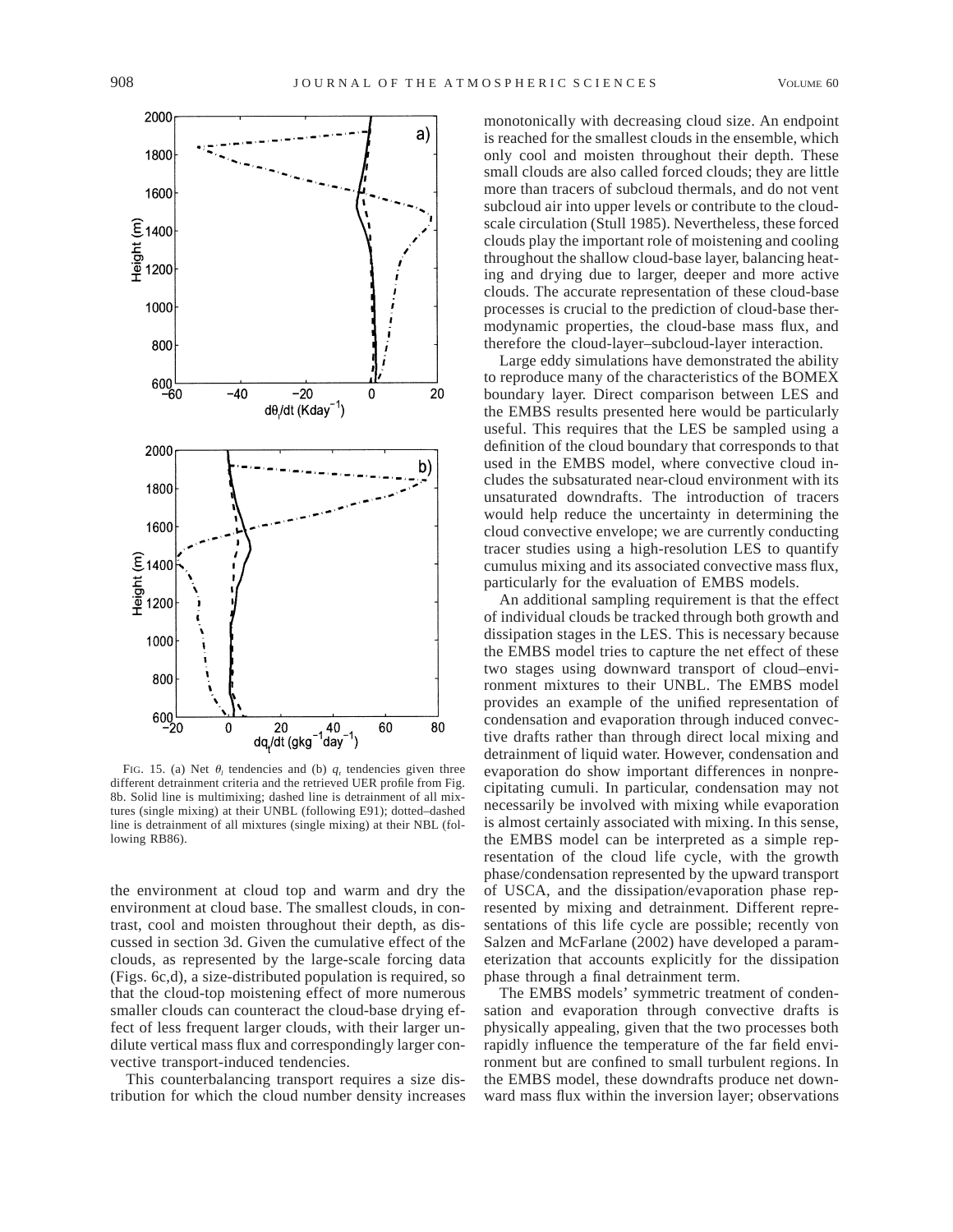indicate that they are a dominant feature of the dissipation stage of shallow cumulus clouds. As we have shown here, the EMBS model requires no more free parameters than a bulk entraining and detraining plume model, given the UNBL detrainment criterion and the demonstrated lack of sensitivity to the choice of the mixing distribution. We have also suggested that constraining the UER requires consideration of the cloud size distribution. Sensitivity studies are needed to determine how important the detailed specification of the UER is to the prognostic behavior of an EMBS parameterization of shallow convection.

*Acknowledgments.* We are grateful to Kerry Emanuel for providing his EMBS model and Pier Siebesma for providing results of the GCSS Boundary Layer Cloud Working Group BOMEX equilibrium soundings and forcings. The manuscript was significantly improved by the comments of Steven Esbensen and two anonymous reviewers. This work was supported through funding of the Modeling of Clouds and Climate Proposal by the Canadian Foundation for Climate and Atmospheric Sciences, the Meteorological Service of Canada, and the Natural Sciences and Engineering Research Council.

## APPENDIX A

### **Notation**

- 
- $E^i$  Undilute eroding rate at level *i*<br>*U<sup>i</sup>* Eroded USCA mass flux at leve  $U^i$  Eroded USCA mass flux at level *i*<br> $F^b$  Undilute cloud-base mass flux
- $F^b$  Undilute cloud-base mass flux<br> $F^{i+1/2}$  Unward flux of USCA at an in
- Upward flux of USCA at an interface level  $i +$ 1/2
- MF*n,i* Total mixture-induced mass flux at level *n* due to the eroding of USCA at level *i,* normalized by  $U^i$
- $DT^{n,i}$  Total mixture-induced detrainment of  $\theta_i$  at level *n* due to the eroding of USCA at level *i,* normalized by *Ui*
- $DQ^{n,i}$  Total mixture-induced detrainment of  $q_i$  at level *n* due to the eroding of USCA at level *i,* normalized by *Ui*
- $\sigma^j$  Fraction of environment air in the *j*th mixture
- $P(\sigma^j)$  Normalized distribution of the eroded USCA in the generated spectrum of mixtures
- $u^{i,j}$  Eroded USCA mass flux component in mixture *j* generated at level *i*
- $m^{i,j}$  Total mass flux of mixture *j* generated at level *i*  $\theta_{ij}^{ij}$  Virtual potential temperature (including liquid water loading) of mixture *j* generated at level *i*
- $\theta_i^{i,j}$  Liquid water potential temperature of mixture *j* generated at level *i*
- $\theta_{i\nu}^{ij}$  Liquid water virtual potential temperature of mixture *j* generated at level *i*
- $q_t^{i,j}$  Total water specific humidity of mixture *j* generated at level *i*
- $\theta_{v}^{i}$  Environmental virtual potential temperature at level *i*
- $\theta$ <sup>*i*</sup> Environmental liquid water potential temperature at level *i*
- $q_t^i$  Environmental total water specific humidity at level *i*
- $\theta_i^u$  Liquid water potential temperature of USCA  $q_i^u$  Total water specific humidity of USCA
- 
- $\rho$  Air density
- *g* Acceleration due to gravity **V**<sub>u</sub> Large-scale horizontal wind
- $V_H$  Large-scale horizontal wind<br>w Large-scale subsidence (in r
- Large-scale subsidence (in m  $s^{-1}$ )
- $Q_R$  Radiation-induced temperature tendency
- $M_f$  Averaged vertical cloud mass flux (in kg m<sup>-2</sup>)  $S^{-1}$ )
- *D* Detrainment rate of cloud air mass (in kg m<sup>-2</sup>  $s^{-1}$  Pa<sup>-1</sup>)

### APPENDIX B

#### **Multimixing of Positively Buoyant Mixtures**

To account for further mixing of positively buoyant mixtures we group them and calculate their total mass flux:

$$
S = \sum_{\{j'\}}^{\theta_0^j > \theta_0^j} m^{i,j} = \sum_{\{j'\}}^{\theta_0^j > \theta_0^j} \frac{P(\sigma^j)}{1 - \sigma^j} U^i = B^i U^i, \quad (B1)
$$

and the averaged  $\theta_i$  and  $q_i$ :

$$
\theta_{l}^{s} = \frac{\sum_{\{j'\}} m^{i,j} \theta_{l}^{i,j}}{\sum_{\{j'\}} m^{i,j}} = \frac{\sum_{\{j'\}} \frac{P(\sigma^{j})}{1 - \sigma^{j}} \theta_{l}^{i,j}}{\sum_{\{j'\}} \frac{P(\sigma^{j})}{1 - \sigma^{j}}},
$$
(B2a)

$$
q_i^s = \frac{\sum_{\{j'\}} m^{i,j} q_i^{i,j}}{\sum_{\{j'\}} m^{i,j}} = \frac{\sum_{\{j'\}} \frac{P(\sigma^j)}{1 - \sigma^j} q_i^{i,j}}{\sum_{\{j'\}} \frac{P(\sigma^j)}{1 - \sigma^j}}.
$$
 (B2b)

Note that  $U^i$  cancels from the expressions for  $\theta_i^s$  and  $q_t^s$ . This makes the mass flux and the detrainment contributions due to further mixing depend linearly on the initially eroded *Ui* .

We let the homogenized parcel *S* ascend to the next higher level  $i + 1$  (the ascending *S*-induced upward mass flux is added to MF*n,i*), pursue further mixing with the environment at level  $i + 1$ , and generate a new spectrum of mixtures:

$$
\hat{m}^{i,j} = \frac{P(\sigma^j)}{1 - \sigma^j} S = \frac{P(\sigma^j)}{1 - \sigma^j} B^i U^i = C^{i,j} U^i.
$$
 (B3)

The spectrum of newly generated mixtures  $\hat{m}^{i,j}$  is treated in the same way as in the initial mixing; that is, neutrally and negatively buoyant mixtures are detrained and positively buoyant mixtures are grouped and continue their ascent and further mixing. The mixtures'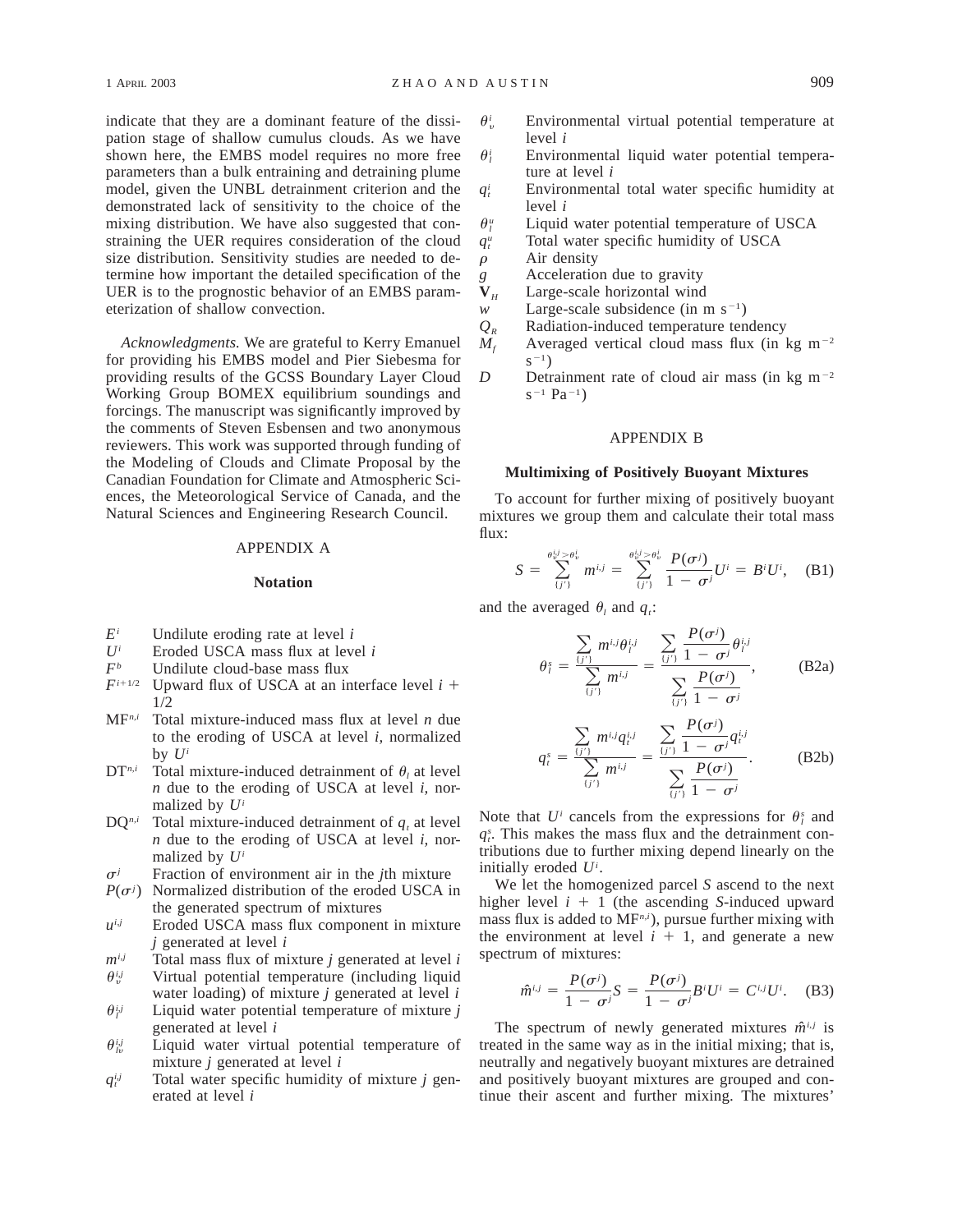

FIG. C1. (a) Exact solutions of (C1a)  $(U_T, \text{ solid line})$  and (C1b)  $(U_q, \text{ dashed line})$  calculated by direct inversion. (b) Smoothed solutions  $(U_{T,s}, U_{q,s})$  of (a) after applying a three-point running average. (c) Residual tendencies from (C1a) given the smoothed solutions  $U_{T,s}$  and  $U_{a,s}$ , that is,  $A_T U_{Ts} - \phi_T$  (solid line) and  $A_T U_{as} - \phi_T$  (dashed line). (d) Residual tendencies from (C1b) given the smoothed solutions, that is,  $A_qU_{q,s} - \phi_q$  (solid line) and  $A_qU_{T,s} - \phi_q$ (dashed line).

buoyancy is evaluated at the current mixing level and their contribution to the mass flux is calculated based on the current mixing level and their detrainment level. The detrained mixtures' induced mass flux and detrainment tendencies are added to MF*n,i*, DT*n,i*, and DQ*n,i* through (7). The multimixing events  $[(B1)–(B3)]$  continue until further mixing between the grouped positively buoyant mixtures and their environment generate only neutrally and negatively buoyant mixtures or cloud top is reached. In practice, the multimixing process always stops well before cloud top due to the continuous homogenization and dilution of the positively buoyant mixtures. The multimixing process completes the *Ui* mixing initiated at level *i.*

### APPENDIX C

### **Consistency and Stability of the UER Inversion**

### *a. Consistency of solutions*

We rewrite (8) in matrix form:

$$
\mathbf{A}_T \mathbf{U} = \boldsymbol{\phi}_T, \qquad \qquad \text{(C1a)}
$$

$$
\mathbf{A}_q \mathbf{U} = \boldsymbol{\phi}_q, \qquad \qquad \text{(C1b)}
$$

where  $U, \phi_T$ , and  $\phi_a$  are, respectively, vectors of eroded USCA mass flux and the total large-scale forcings of  $\theta$ , and  $q_t$ ;  $A_T$  and  $A_q$  are  $\theta_l$  and  $q_t$  coefficient matrices generated using (8) with a specified mixing distribution

and the UNBL detrainment criterion with the multimixing treatment of positively buoyant mixtures;  $A_T$  and  $\mathbf{A}_a$  have dimensions of  $M \times M$ , where  $M = 35$  is the number of vertical cloud levels; and the model's vertical resolution is 40 m.

Since (C1a) and (C1b) provide two constraints on one quantity *U* we may solve (C1a) and (C1b) independently. However, due to uncertainties in the specified soundings and large-scale forcings of  $\theta_i$  and  $q_t$  we do not expect a single *U* to satisfy both equations exactly. Below, we compare these two **U** solutions as a check on the consistency of the retrieval, using mixing distribution P1 (solutions using other mass distributions yield similar results). Since both  $A_T$  and  $A_q$  are well conditioned, we may invert both (C1a) and (C1b) directly.<sup>C1</sup>

Figure C1a shows a comparison between *U* retrieved by the direct inversion (i.e., multiplication by  $A_{T/q}^{-1}$ ) of (C1a) and (C1b). The comparison shows good agreement between the two retrievals, although both profiles exhibit small-scale variability, a feature also seen below when we introduce noise into  $A_T$  or  $\phi_T$ . Figure C1b shows the solutions of Fig. C1a after applying a three-

<sup>&</sup>lt;sup>C1</sup> Condition numbers are  $A_{T1} = 153.21$ ,  $A_{T2} = 153.03$ ,  $A_{T3} =$ 8567.73,  $\mathbf{A}_{T4} = 145.72$ ,  $\mathbf{A}_{q1} = 83.47$ ,  $\mathbf{A}_{q2} = 164.00$ ,  $\mathbf{A}_{q3} = 750.06$ , and  $A_{q4}$  = 162.60, given multimixing and the UNBL detrainment criterion, with  $A_{Tn/qn}$  denoting the condition number for mixing distribution *Pn.*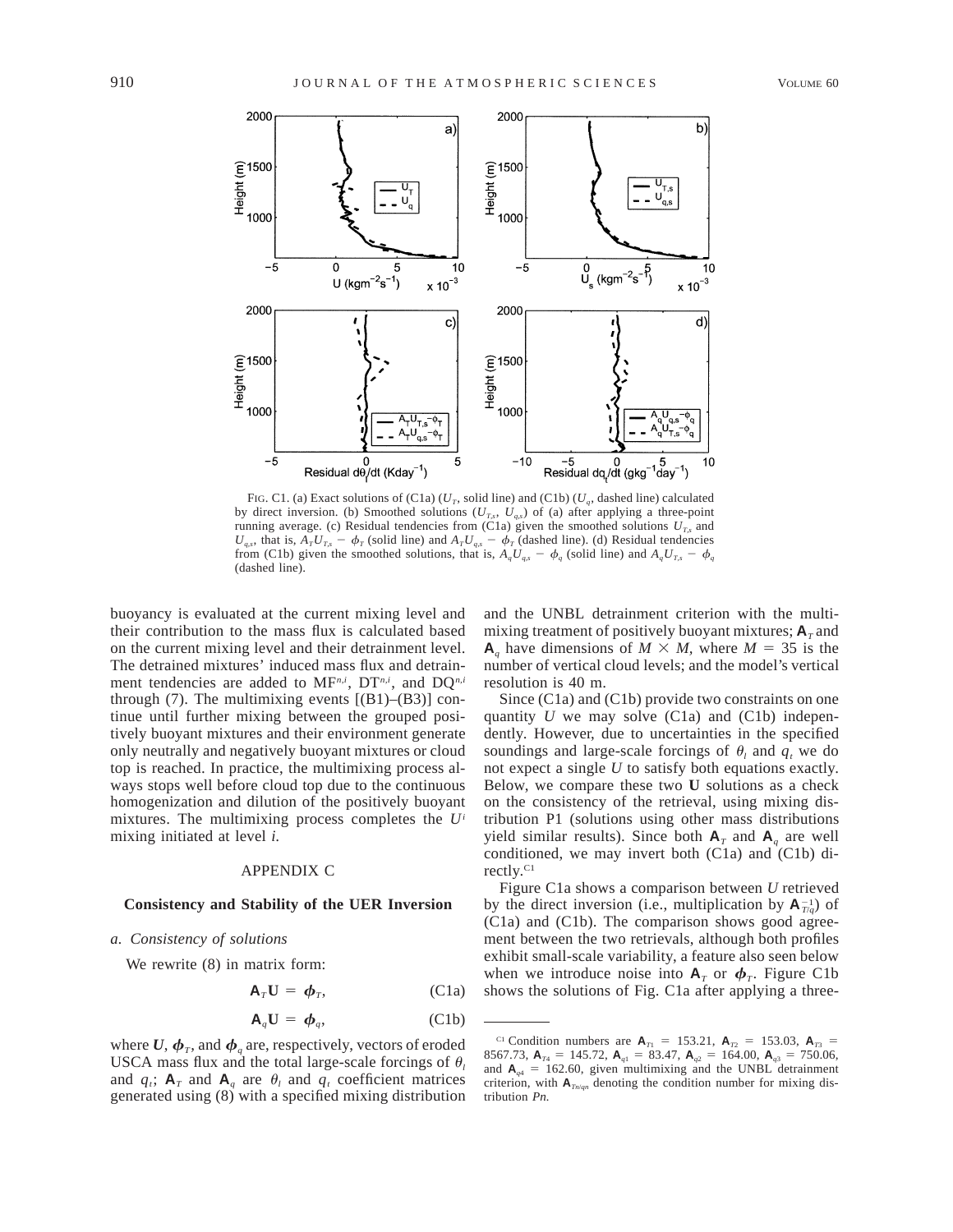point running average. When the smoothed solutions  **and**  $**U**<sub>q,s</sub>$  **are inserted into the corresponding equa**tions (C1a) and (C1b) the residual tendencies are very small (see solid lines in Figs. C1c,d), with  $\|\mathbf{A}_T \mathbf{U}_{T,s}\|$  $\oint_{T}$ ||/|| $\oint_{T}$ || = 0.04 and  $\|\mathbf{A}_q \mathbf{U}_{q,s} - \oint_{q}$ ||/|| $\oint_{q}$ || = 0.06 (where  $\|\cdot\|$  is the vector norm). When we cross-substitute the smoothed solution  $\mathbf{U}_{T,s}$  into (C1b), and  $\mathbf{U}_{q,s}$ into (C1a), the residual tendencies are  $\|\mathbf{A}_q\mathbf{U}_{T,s} - \boldsymbol{\phi}_q\|$ /  $\|\boldsymbol{\phi}_{q}\| = 0.18$  and  $\|\mathbf{A}_{T}\mathbf{U}_{q,s} - \boldsymbol{\phi}_{T}\|/\|\boldsymbol{\phi}_{T}\| = 0.23$  (see dashed lines in Figs. C1c,d).

We find similar residuals when we try to reproduce the  $\theta_i$  or  $q_i$ , budgets using a bulk entraining and detraining plume model with diagnosed parameters from one of the budget equations. This suggests that the slightly larger residual tendencies found with cross-substitution are due to the imperfect coupling of  $\theta_i$  and  $q_i$  in the large-scale forcing and environmental sounding data; that is, when any cloud model exactly reproduces the budget equation (1a) it will produce a residual tendency in (1b) (and vice versa). Nevertheless, such differences are within the uncertainties of the LES residual tendencies. (P. Siebesma 2002, personal communication; available online at http://www.knmi.nl/siebesma/gcss/ tend3d.html.)

In addition to direct inversion we have also used linear least-squares to solve (C1) subject to a smoothness constraint. This approach yields solutions nearly identical to the direct retrievals of Fig. C1b.

#### *b. Stability of solutions*

As mentioned above, the  $A_{T/q}$  coefficient matrices for all mixing distributions are characterized by small condition numbers. We therefore expect **U** solutions to be insensitive to the introduction of noise through roundoff errors. In the following, we further explore the sensitivity of the retrieved **U** to noise that may exist in the soundings or large-scale forcings. In this calculation each term  $\phi^{\textit{n}}_{\textit{T}}$  of the forcing vector  $\phi^{\textit{T}}_{\textit{T}}$  is replaced by a perturbation of the form

$$
\boldsymbol{\phi}_T^n = \boldsymbol{\phi}_T^n(1 + \alpha \eta), \qquad (C2)
$$

where  $\eta$  is a uniformly distributed random number in the range  $(-1, 1)$  and  $\alpha$  is an amplitude in the range [0, 0.15].

Figure C2a shows **U** solutions obtained for different noise levels applied to the forcing for  $\theta$ <sub>*l*</sub> Eq. (C1a). In Fig C2b, the noisy **U** solutions are smoothed with a three-point running mean as in section 3. As Figs. C2a,b show, although the exact solutions vary with the introduction of noise, the three smoothed solutions are nearly identical. In Fig. C2c we insert the smoothed solutions into (C1a) and plot the residual tendency  $A_T U_T = \phi_T$ ; the residual tendencies are very small at all levels. The largest of the normalized deviations (defined by  $\|\mathbf{A}_\tau \mathbf{U}_\tau\|$  $\hat{\phi}_{T}$ // $\hat{\phi}_{T}$ // $\hat{\phi}_{T}$ //), is 0.07. Repeating the random perturbation procedure for the coefficient matrix  $A_T$ , other



FIG. C2. Sensitivity of the solution of (C1a) to noise in the forcing term  $\phi$ <sub>r</sub> with relative perturbation magnitudes in the range [0, 0.15] (see text). (a) Exact solutions given by direct inversion of (C1a). (b) As in (a), but smoothed by a three-point running mean. (c) The residual tendencies produced by substituting the smoothed solutions into (C1a).

mixing distributions P2–P4, and the  $q_t$  equation (C1b) yields similar results.

#### REFERENCES

- Arakawa, A., and W. H. Schubert, 1974: Interaction of a cumulus cloud ensemble with the large-scale environment. Part I. *J. Atmos. Sci.,* **31,** 674–701.
- Austin, P. H., M. B. Baker, A. M. Blyth, and J. B. Jensen, 1985: Small-scale variability in warm continental cumulus clouds. *J. Atmos. Sci.,* **42,** 1123–1138.
- Benner, T. C., and J. A. Curry, 1998: Characteristics of small tropical cumulus clouds and their impact on the environment. *J. Geophys. Res.,* **103,** 28 753–28 767.
- Betts, A. K., 1973: A relationship between stratification, cloud depth, and permitted cloud radii. *J. Appl. Meteor.,* **12,** 890–893.